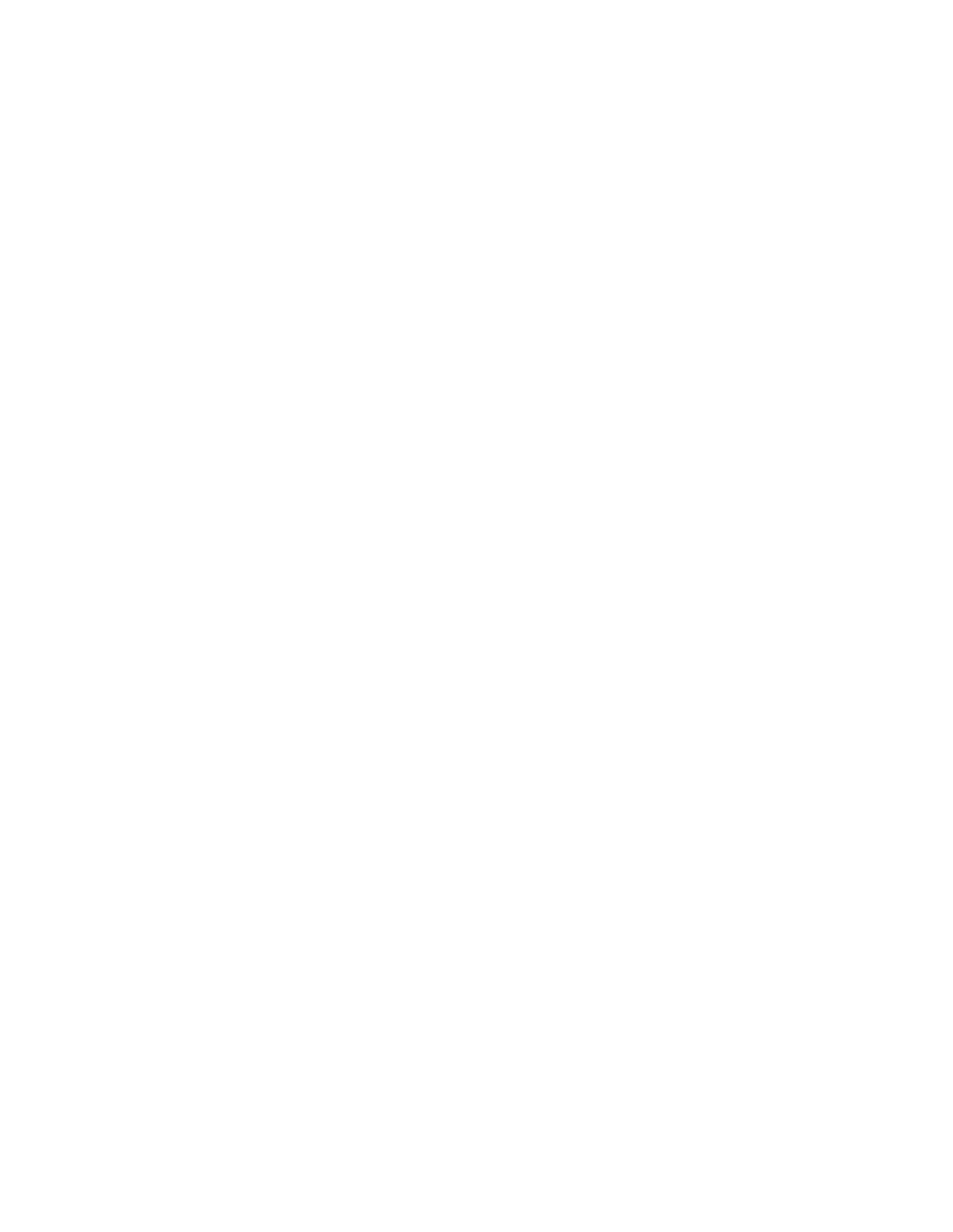# **Letter from the Editor:**

Dear PATH Members:

You will note that there has been a change in the PATH User Group staff. Sandy Smith has accepted the position of regional marketing director with Bluestar of Memphis, Tennessee. We here at Electrotek wish him much success in his new position. With Sandy's departure I will be executing the duties of editor for the PATH User Group. If you have questions or concerns involving the newsletter or tech notes, please do not hesitate to contact me.

Karen Brown, Technical Coordinator Phone: 865.470.9222 ext. 143 Fax: 865.470.9233 E-mail: karenb@electrotek.com

We would like to welcome you to another edition of *Tech Notes*. We hope you find this issue to be both informative and interesting. This issue features

- HarmFlo analysis of harmonics generated by a converter
- Thermal behavior analysis of three-phase induction motors under non-ideal conditions
- Proposal for characterization of voltage dips as experienced by three-phase load

Sincerely,

Larea Brown

Karen Brown Technical Coordinator Editor, PATH Users Group / PQView User Group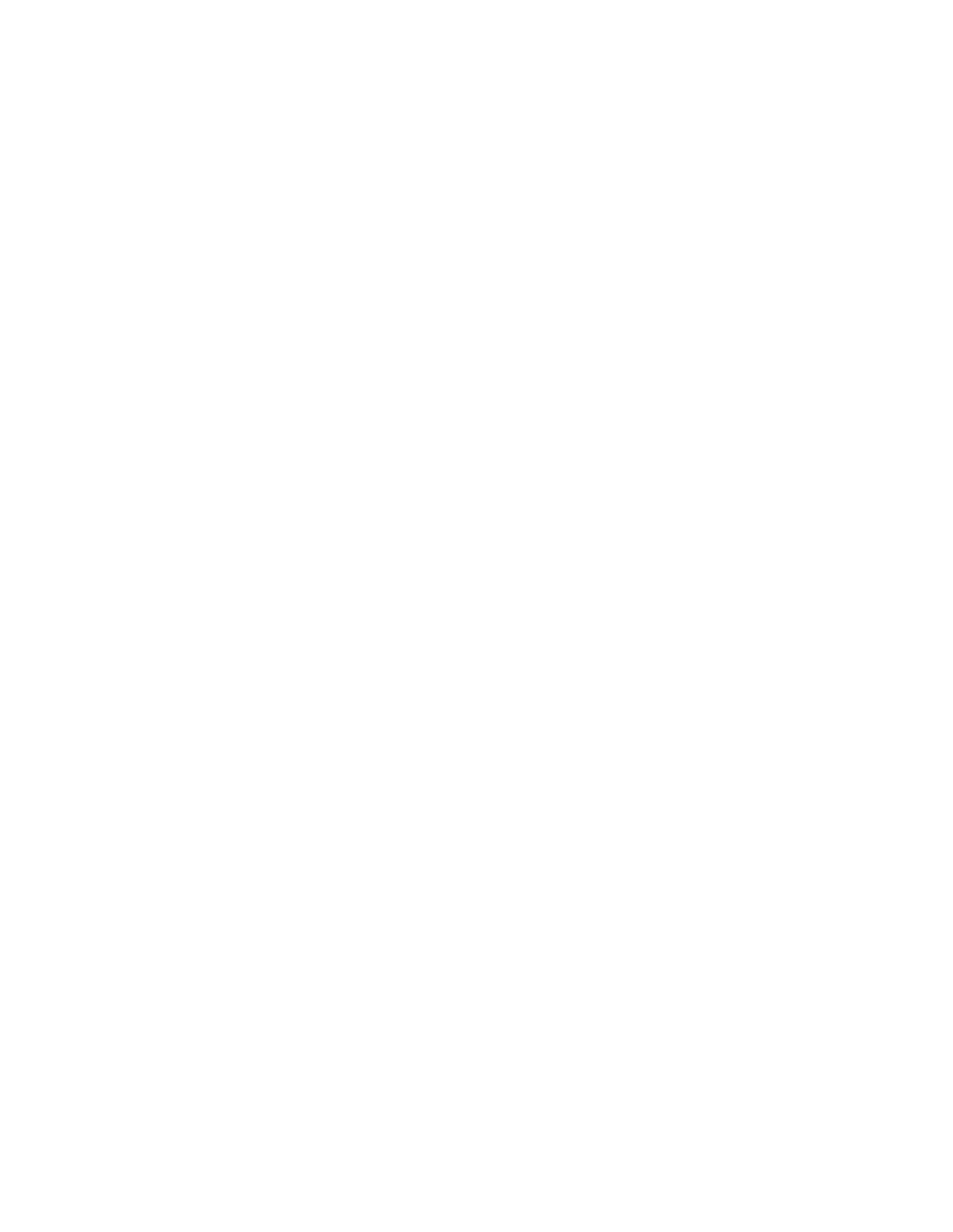# **EFFECT OF INDUCTANCE ON MOTOR-SIDE HARMONICS**

Bruno Osorno California State University Northridge Department of Electrical and Computer Engineering Northridge, CA

**Abstract:** Motor side harmonics depend on the design of the converter. This paper will discuss the analysis of harmonics generated by a converter using HarmFlo.

# **Introduction**

Speed drive manufacturers look mostly at the harmonics produced on the motor's side, consequently the converter's harmonics are the ones to observe. Since the voltage waveform depends on the impedance of the motor, the waveform is directly dependent on the harmonic frequencies. Six step converters can reach up to 40% current distortion with the additional  $I^2$  R heating. Therefore, motors used under these circumstances must be designed to withstand the extra heating. This extra loss of energy can be reduced if we decrease the harmonic content of the current going into the motor.

# **Diagrams**

*DIAGRAMS*: The first step was to produce a simple one-line diagram. The components are an ac three-phase source connected to a step down transformer and the secondary of the transformer is connected to a drive ASD (adjustable speed drive). See Figure 1.



**Figure 1: One Line Diagram of a Simple ASD**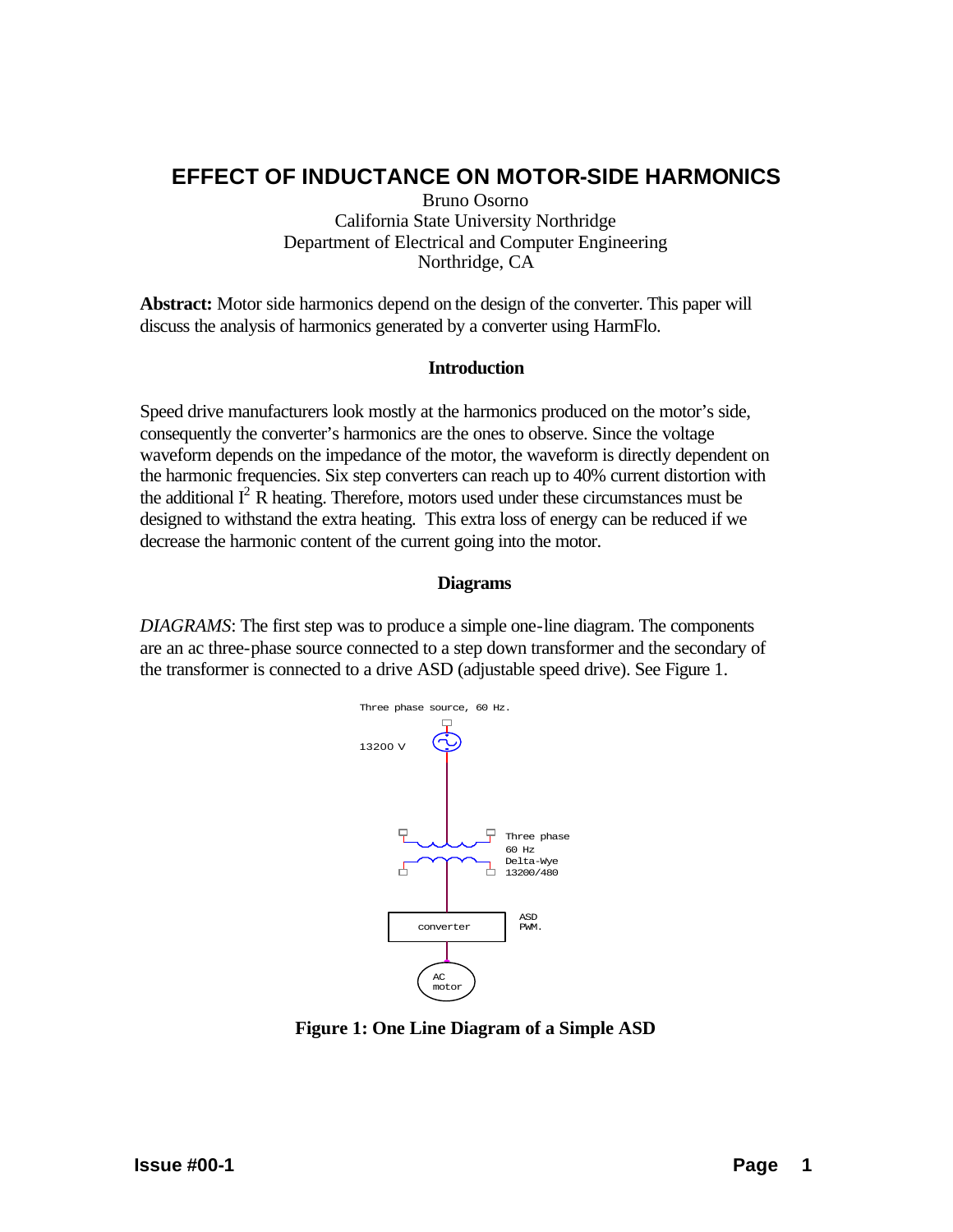The ASD is composed of a rectifier and an inverter. The rectifier dc output is inverted through a voltage source inverter (VSI). A typical circuit is shown in Figure 2 [1]. The ac motor is usually a squirrel cage induction motor. A synchronous motor can be used for more precise speed regulation. The control of the speed is done through controlling the frequency of the current and voltage signal output.

The introduction of an inductor (choke) reduces dramatically the distortion of the signal (current) [3]. This was furthermore proved in our HarmFlo simulation by introducing a branch with inductance between the transformer and the ASD.



# **Figure 2: Typical ASD Circuit**

# **Simulation**

The theory of these converters is covered in most textbooks in power electronics [1], [4], [5]. So we will focus in the simulation using HarmFlo and how by using a simple inductor connected to the converter's input, reduces the harmonic content. Of course this inductor acts as a filter, but also it shows that the reactance added to this converter helps control the level of harmonic distortion [3]. Correlating this addition of reactance, it may help the designers of induction motors realize that the application of induction motors in ASD requires a closer look into the impedance that the converter sees.

Figure 3 shows the spectrum of current output without branch addition. It can be observed (apparent observation) that all the values of the output are higher than the one for the output current with the branch included. See Figure 4.

Figure 3 shows the spectrum of current output without branch addition for the both cases, without and with branch reactance. Again, the same comment applies for the spectrum.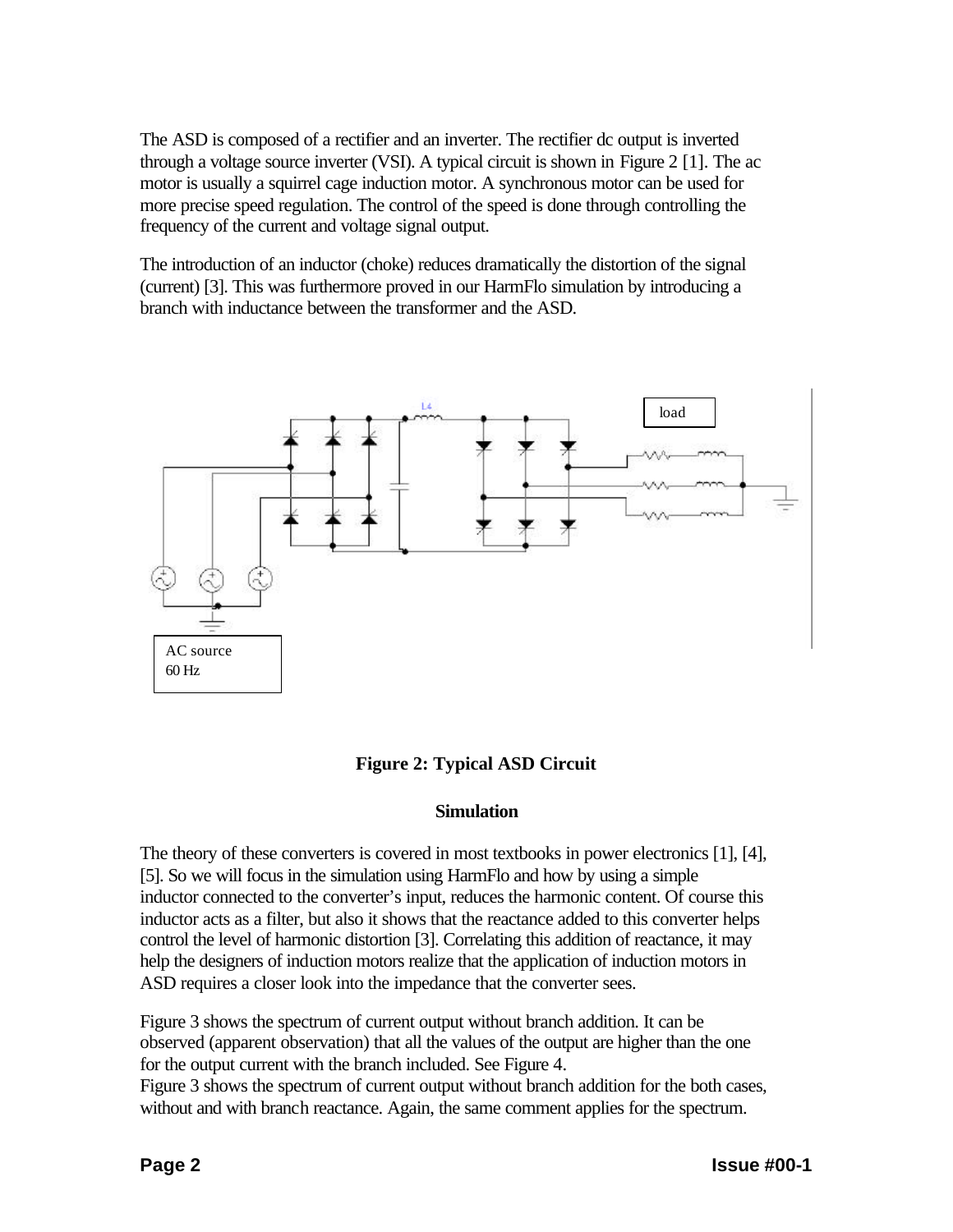The simulation attempted in this paper was done for only one case of the firing angle, it is quite difficult to do the firing angle range of simulation under this circumstances (parametric solution). That is, the harmonic values of distortion for the converter must be input for the simulation to run. In which case once we have the harmonic values of the converter we can input them into the program and then look for a method for the decrease of harmonic levels and consequently conform to IEEE standards. In the future it would be good to get the range of harmonic distortion over a range of firing angle values from the manufacturers, and then run HarmFlo and attempt to obtain an output. This output could be analyzed to see under what values of load the ASD does not meet IEEE standards.



**Figure 3: Spectrum of Current Output without Branch Addition**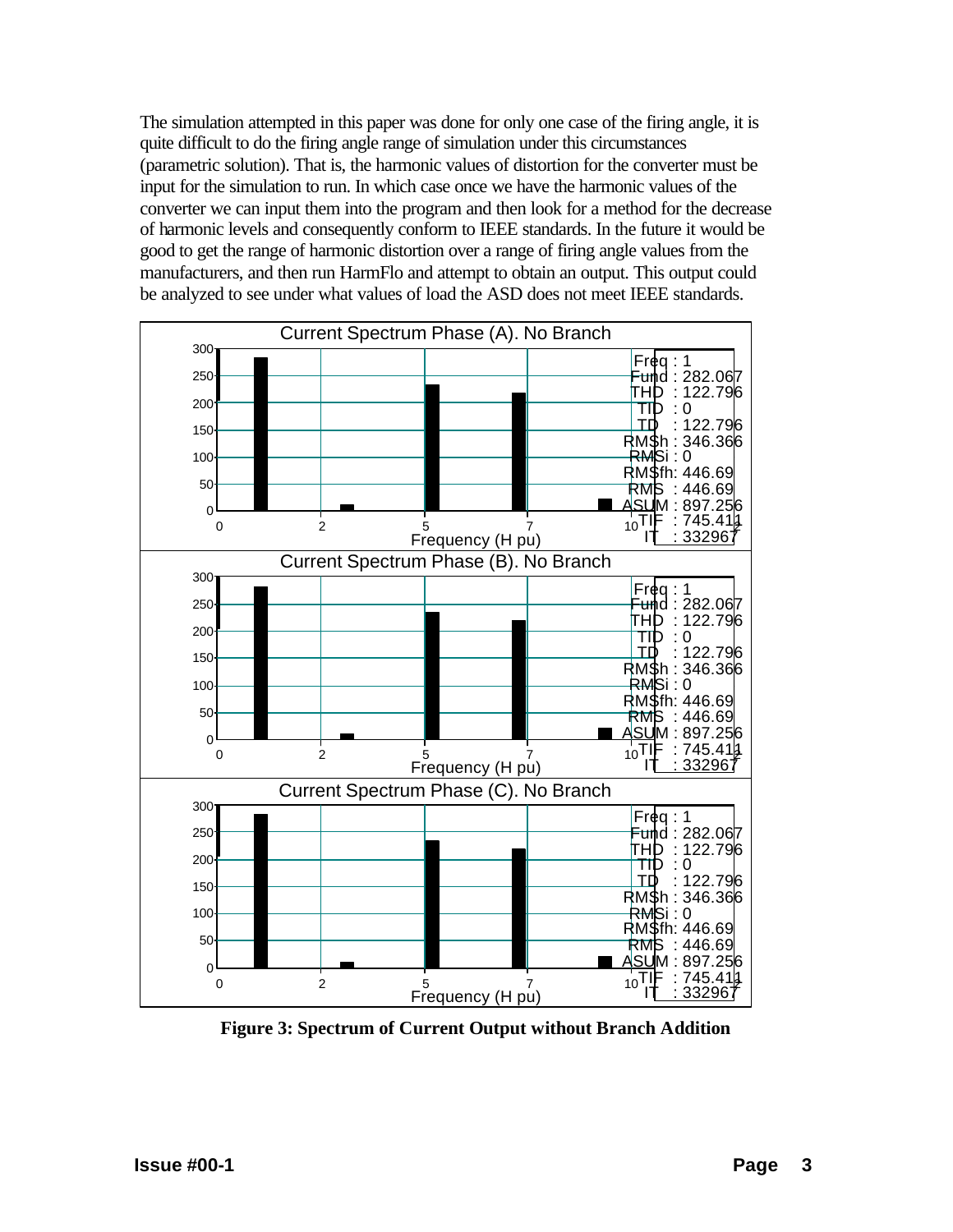

**Figure 4: Spectrum of Current Output with Branch Addition**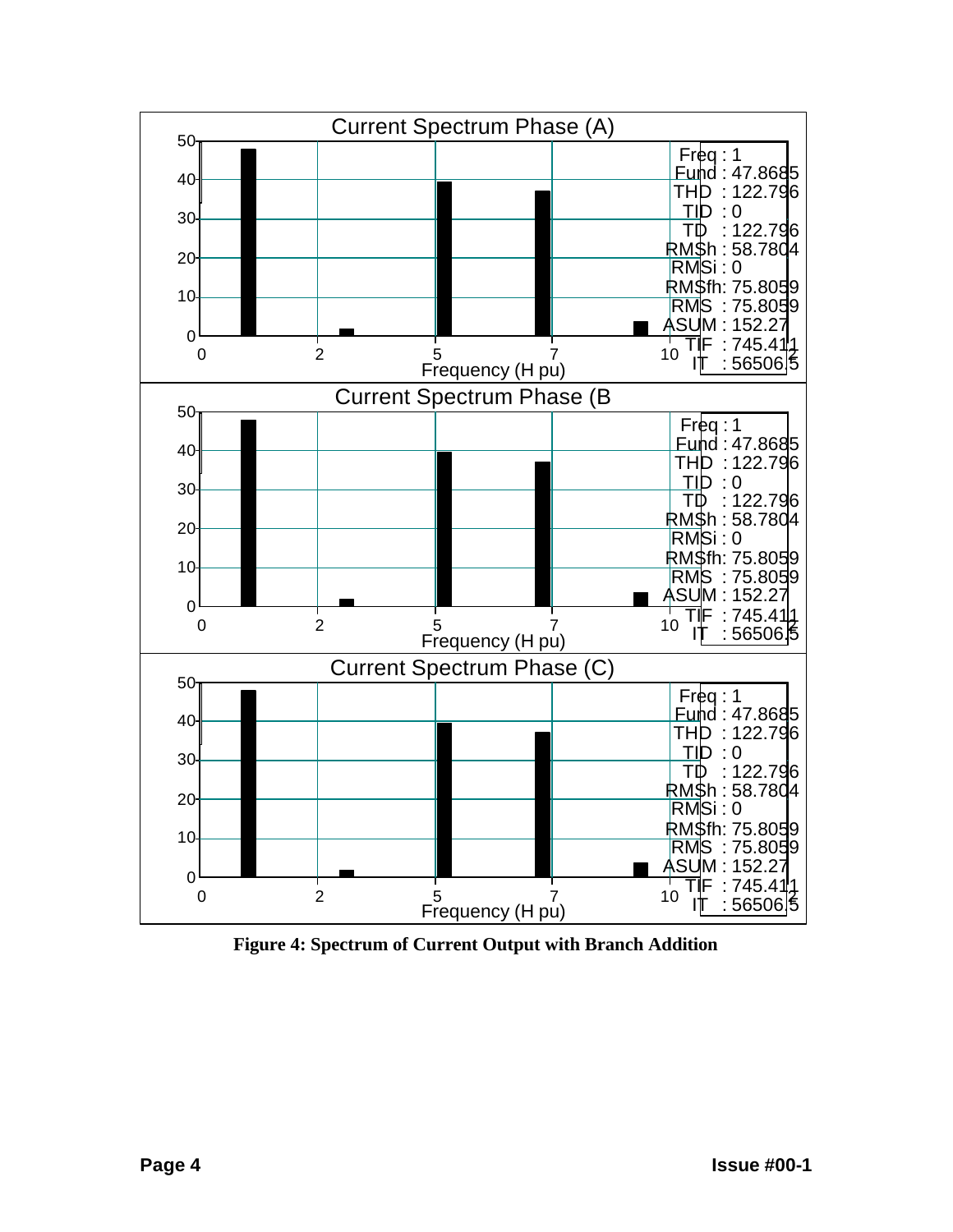

**Figure 5: Time Domain Current Output without Branch Addition**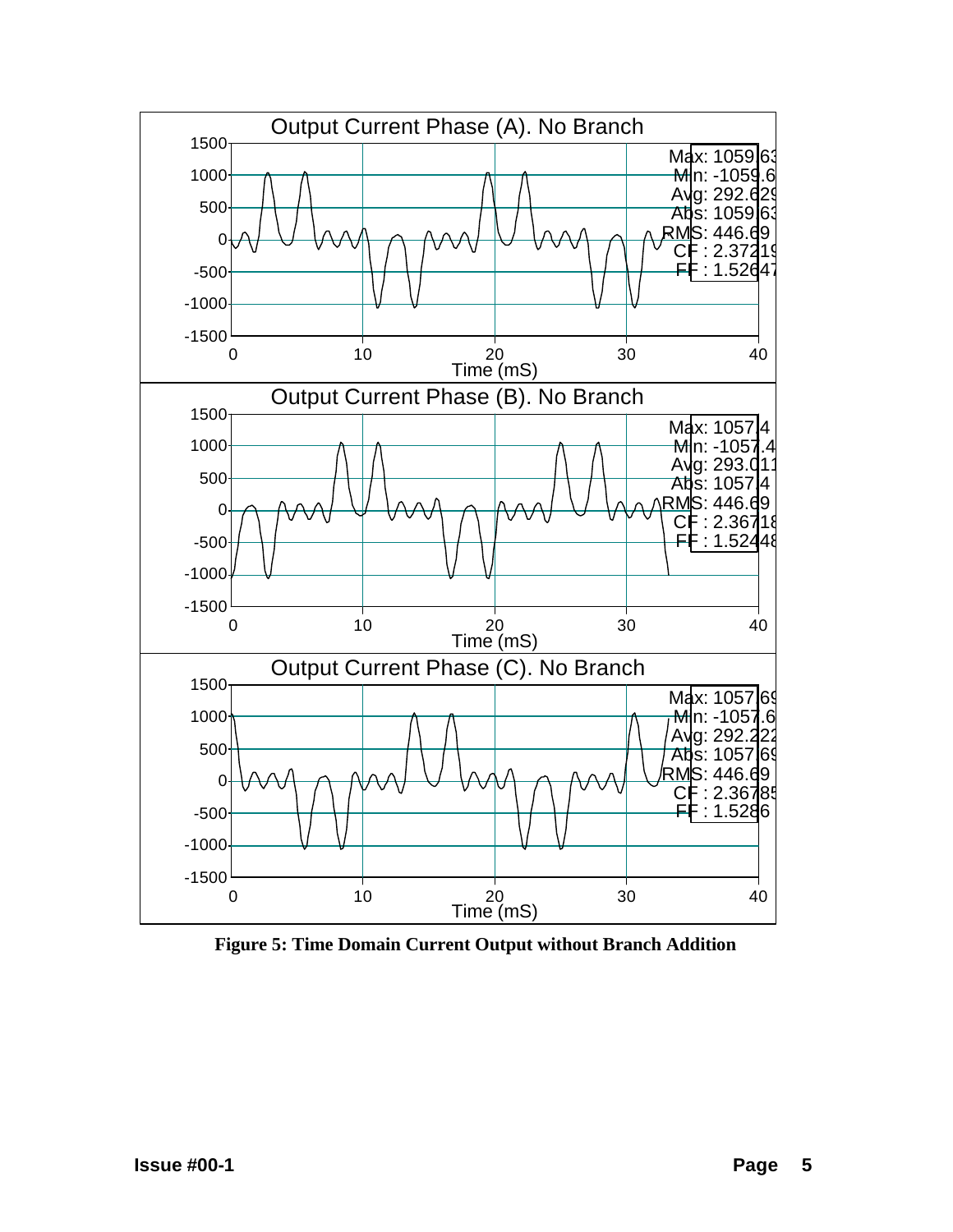

**Figure 6: Time Domain Current Output with Branch Addition**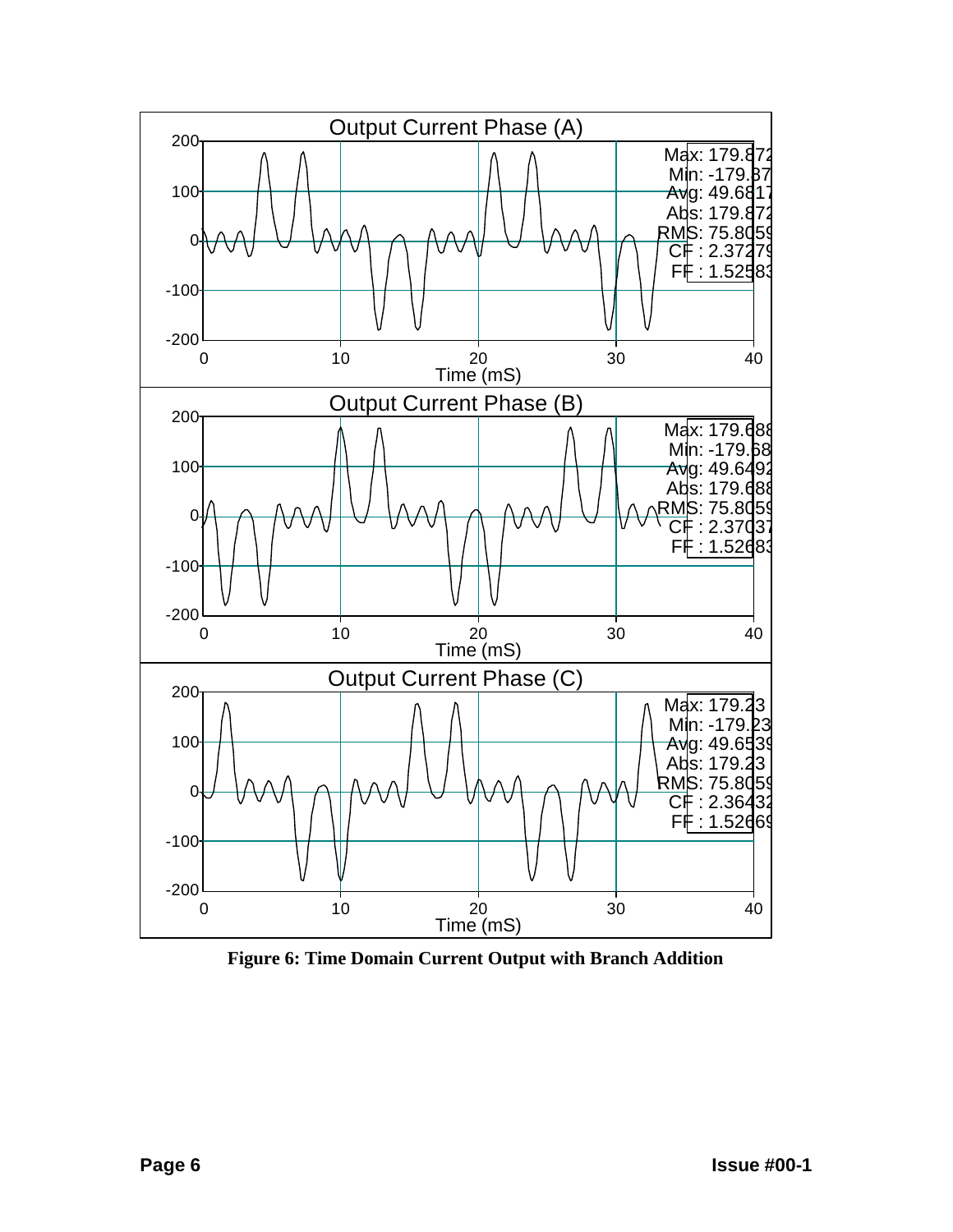# **Conclusions**

According to Pace [3] inductors will have the effect of harmonic reduction if they are placed at the input of the converter. This is not new, what is exciting is the program HarmFlo that allows to run thus simulations with the minimum amount of effort, and automatically give us the IEEE 519 standard compliance. The output processor "TOP" is perhaps the most powerful tool of the program. For example from both outputs done in this paper we could have readily developed the following table for comparison purposes.

|            | Phase A. No Branch | Phase A. |
|------------|--------------------|----------|
|            |                    |          |
| Fund       | 282.0              | 47.86    |
| <b>THD</b> | 122.796            | 122.79   |
| <b>TD</b>  | 122.796            | 122.79   |
| TIF        | 745.4              | 745.4    |
| <b>IT</b>  | 332967             | 56506.5  |

## **Table 1: Effect of Inductance on Fundamental Current**

From the table above we can see the effect of the inductance on the fundamental current. The change is of around 600% and the IT also had a dramatic change. THD remain the same because the inductor had no effect on the wave-shape of the current.

#### *References*

- [1] C. Dugan, et al. "Electric Power Systems Quality." McGraw-Hill, 1999.
- [2] N. Mohan, et al. "Power Electronics." Wiley, second edition. 1995.
- [3] D. Pace. "Power Electronic Converter Harmonics." IEEE press, 1996.
- [4] A. Trzynadlowski. "Modern Power Electronics." Wiley, 1998.
- [5] M. Rashid. "Spice for Power Electronics and Electric Power." Prentice-Hall, 1993.

[6] IEEE 519 Recommended Practices and Requirements for Harmonic Control in Electrical Power Systems.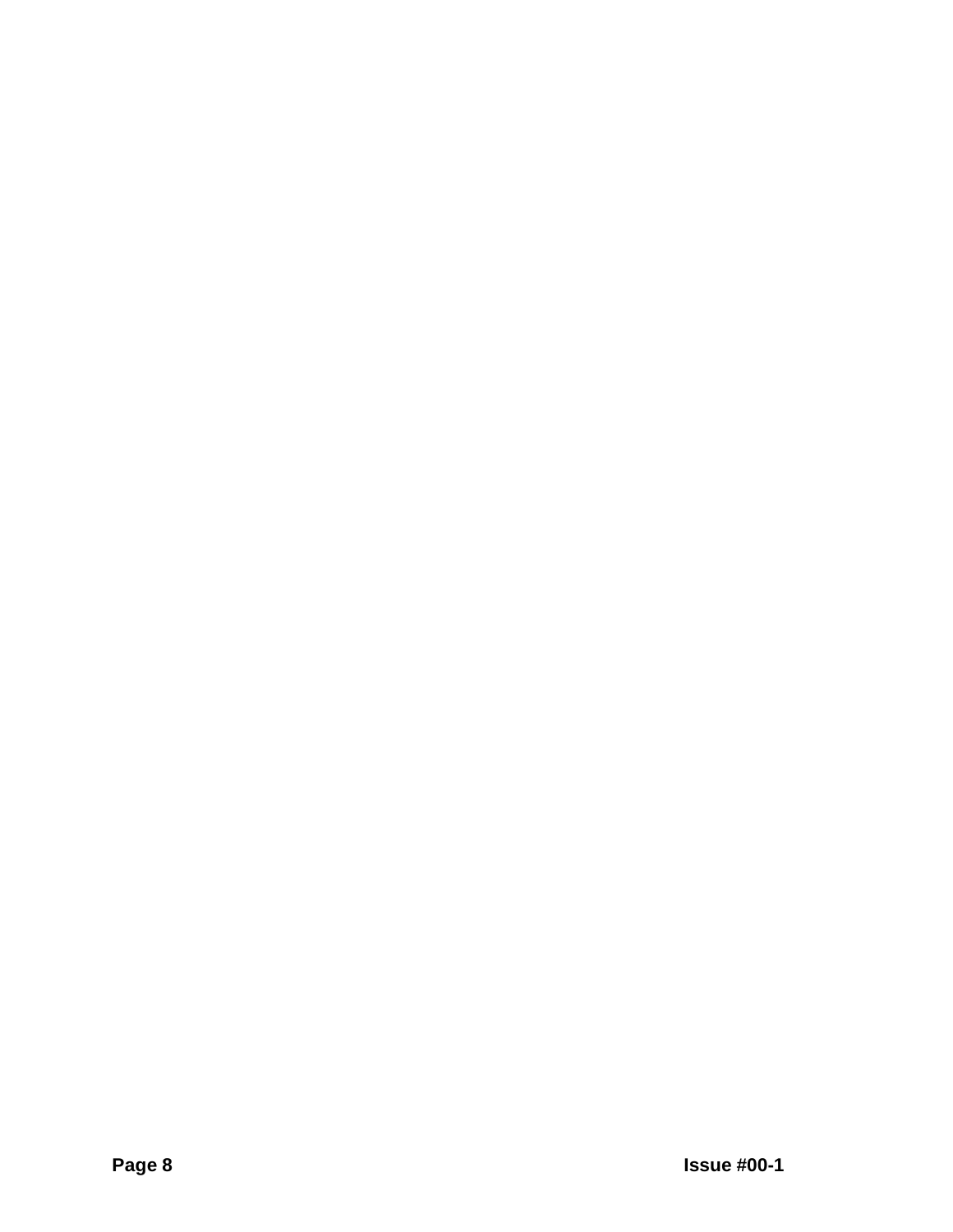# **POWER QUALITY IMPACT ON THERMAL BEHAVIOR AND LIFE EXPECTANCY OF THREE-PHASE INDUCTION MOTORS**

Olívio C. N. Souto (MSc) José C. de Oliveira (PhD) Luciano M. Neto, Dr Electrical Engineering Department Federal University of Uberlandia

**Abstract:** This paper deals with thermal behavior analysis of three-phase induction motors under non-ideal supply conditions. The motors are of squirrel cage type and the non-ideal conditions are associated to harmonics, unbalances, voltage sag and swell, etc. The studies are carried out using a comprehensive methodology that handles electrical, mechanical and thermal models in a simultaneous way. The approach is then implemented into a time domain program known as SABER simulator. Computational studies are then performed to evaluate motor temperature rise and life reduction under non-ideal conditions.

*Index terms***--Induction Motors, Harmonics, Power Quality, Simulation, Thermal design**

# **Introduction**

Electric power quality has captured considerable attention from utility companies as well as their customers. The major reasons for the growing concerns are the continued proliferation of sensitive equipment and the increasing application of power electronic devices resulting in power supply degradation. In addition, customers have become less tolerant to power quality disturbances. In relation to this subject, many studies, researches and developments have been reported in order to evaluate, assure and even to improve the quality of electric power systems [1][2].

Focusing on the interaction between voltage quality and the supplied load, it must be noticed that, in a typical industry load composition, about 80 % of the electric consumption comprises three-phase induction motors. Therefore, any power quality study, as well as any energy saving investigation procedure should not disregard induction motor performance under loss of quality conditions. Although the effects of harmonic voltage distortion on induction motor behavior and loss of life have been widely analyzed [3,4], the power quality context includes other non-ideal conditions than harmonic distortion. So, problems such as voltage unbalance, voltage variations, transients, etc, should be necessarily included.

The induction motor voltage supply loss of quality usually results in an augment of internal heat generation [5]. The consequence is an increase of stator and rotor temperature that may result in thermal failure and machine loss of life. Thus, to guaranty the specified motor lifetime, winding temperature must remain below the insulation temperature class limit [6]. In relation to the determination of induction motor temperature it is possible to use direct and indirect methods. The first involves sensors to measure the internal temperature and the second approach utilizes thermal models [7][8].

Focusing the relationship between supply quality conditions and motor thermal performance, this paper discusses the investigation of thermal operating conditions associated with the squirrelcage three-phase induction motor under non-ideal voltage conditions. Using a time domain method, electrical, mechanical and thermal induction motor models are proposed to handle the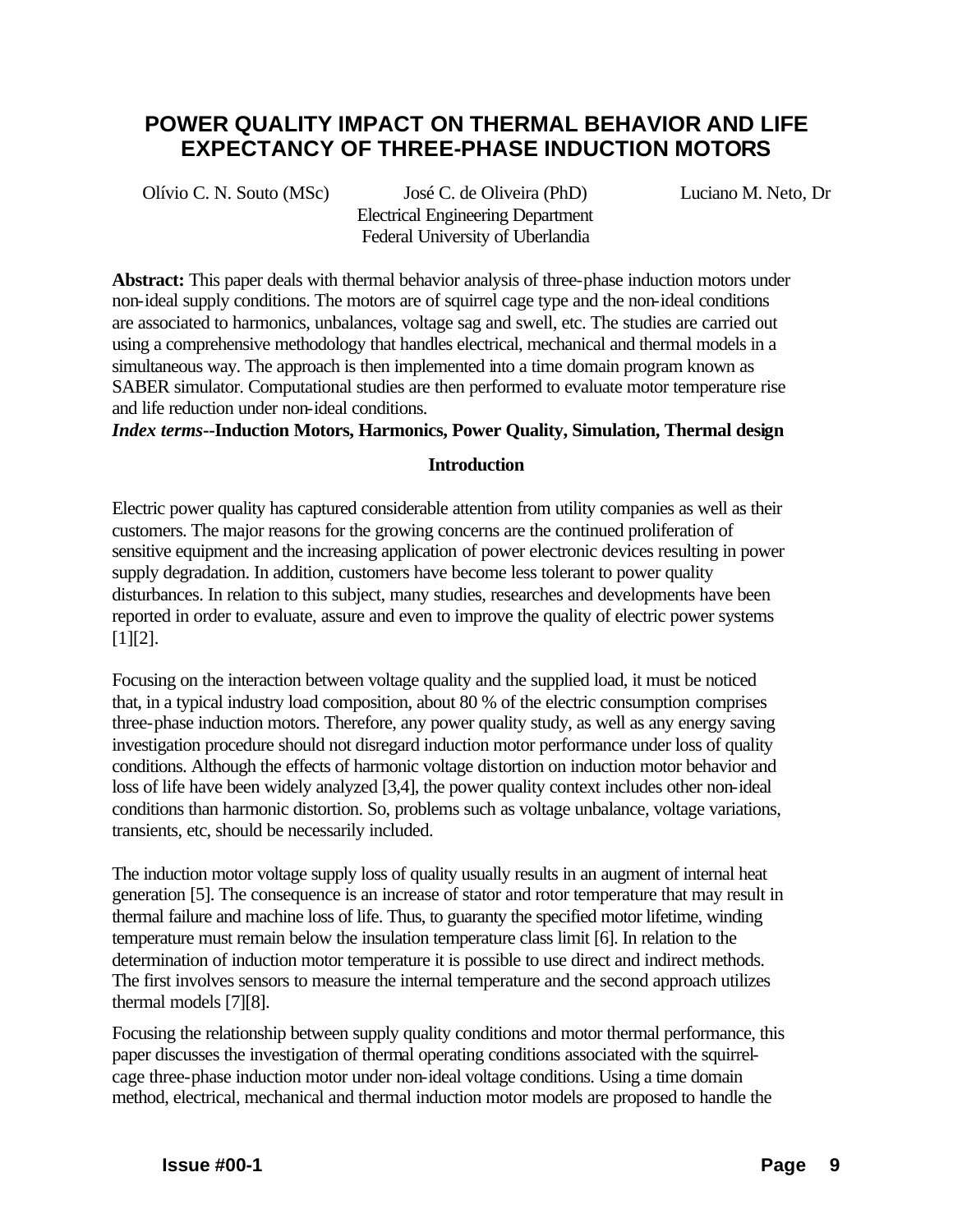overall effects in a simultaneous way. By evaluating motor final temperature, it is then possible to estimate the effect of voltage quality degradation upon the machine life expectancy. A comprehensive computer program is then obtained using a commercial simulator known as SABER and studies are carried out to illustrate the overall motor losses, temperature and life expectancy under power quality deterioration.

#### *Electromechanical Model*

The model implemented is the three-phase independent ABC reference frame to represent the squirrel-cage induction motor. This approach provides a flexible and versatile way to investigate machine performance.

## **A. Electric Equation**

According to [9], by defining the stator phases as "abc" and rotor phases as "ABC", the instantaneous voltage is given in the ABC reference frame by expressions such as:

$$
v_{i} = r_{i} i_{i} + \frac{d \lambda_{i}}{dt}
$$
 (1)

where:

- $v_i$  phase i instantaneous voltage  $r_i$  motor winding resistance
- motor winding resistance
- i<sub>i</sub> phase i instantaneous current
- $λ_i$  phase i coil flux

The subscript " i " can be made equal to "a, b, c, A, B and C", to denote stator and rotor quantities, respectively.

## **B. Mechanical Equation**

The mechanical equations are then coupled to the electric system via the electromagnetic torque. It can be done on the basis of energy flow through the machine. This yields to:

$$
T = \frac{p}{2} \sum_{i} \sum_{j} i_{i} j_{j} \frac{dL_{ij}}{d\theta_{R}}
$$
 (2)

with:

- $i_i$  stator phase current ( $i = "a, b, c"$ )
- $i_j$  rotor phase current  $(j = "A, B, C")$
- p machine number of poles
- $L_{ij}$  inductance matrix
- $\theta_R$  rotor mechanical angle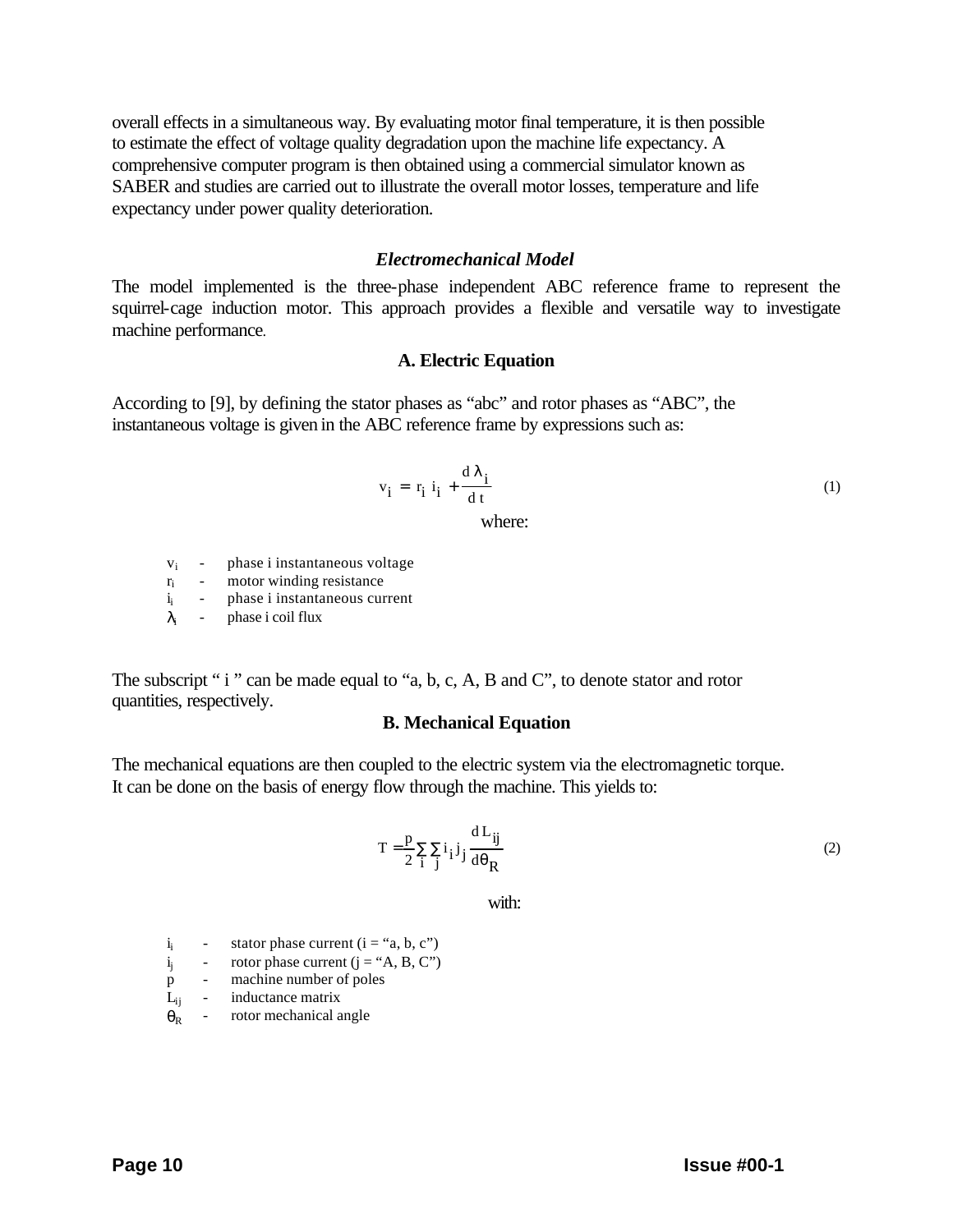#### **C. Electromechanical Dynamic Equations**

The full set of differential equations necessary to represent the overall motor electromechanical system can then be written using the previous equations. The instantaneous general electric equation using ABC reference frame is then:

$$
\frac{d[I]}{dt} = [L]^{-1} ([V] - [D][I])
$$
\n(3)

The mechanical equations to describe the load and motor coupling can be given by:

$$
\frac{d\omega_{\mathbf{R}}}{dt} = \frac{p}{J} (\mathbf{T} - \mathbf{T}_{\mathbf{C}})
$$
\n(4)

$$
\frac{d\theta_R}{dt} = \omega_R \tag{5}
$$

where:

- [V] stator and rotor voltage vector
- [I] stator and rotor current vector
- [L] winding inductance matrix
- [D] d [L]/dt + [R] matrix
- [R] stator and rotor winding resistance matrix
- $\omega_{\text{R}}$  rotor shaft speed
- J motor inertia moment
- T electromagnetic torque given by (2)
- $T_c$  load torque

The inductance matrix and the torque equation can be expressed as follows:

|                                                           | $L_{SS}$ + $L_S$ | $M_{SS}$         | $M_{SS}$         | $MA_{SR}$          | $MB_{SR}$          | $MC_{SR}$          |
|-----------------------------------------------------------|------------------|------------------|------------------|--------------------|--------------------|--------------------|
|                                                           | $M_{SS}$         | $L_{SS}$ + $L_S$ | $M_{SS}$         | ${MC}_{SR}$        | $MA_{SR}$          | $MB_{SR}$          |
| $\lceil L \rceil$<br>$l =$ <sup><math>\prime</math></sup> | $M_{SS}$         | $M_{SS}$         | $L_{SS}$ + $L_S$ | $MB_{SR}$          | $MC_{SR}$          | $MA_{SR}$          |
|                                                           | $MA_{SR}$        | $MC_{SR}$        | $MB_{SR}$        | $L_{RR}$ + $L_{R}$ | $M_{RR}$           | $M_{RR}$           |
|                                                           | $MB_{SR}$        | $MA_{SR}$        | $MC_{SR}$        | $M_{RR}$           | $L_{RR}$ + $L_{R}$ | $M_{RR}$           |
|                                                           | $MC_{SR}$        | $MB_{SR}$        | $MA_{SR}$        | $M_{RR}$           | $M_{RR}$           | $L_{RR}$ + $L_{R}$ |

$$
T = -L_{SR} \frac{p}{2} \left\{ + \left( i_{a} i_{B} + i_{b} i_{C} + i_{c} i_{A} \right) \operatorname{sen} \left( \theta_{R} + \frac{2\pi}{3} \right) \right\} + \left( i_{a} i_{C} + i_{b} i_{A} + i_{c} i_{B} \right) \operatorname{sen} \left( \theta_{R} - \frac{2\pi}{3} \right) \right\}
$$
(7)

where:

$$
MA_{SR} = L_{SR} \cos \left(\theta_R\right) \tag{8}
$$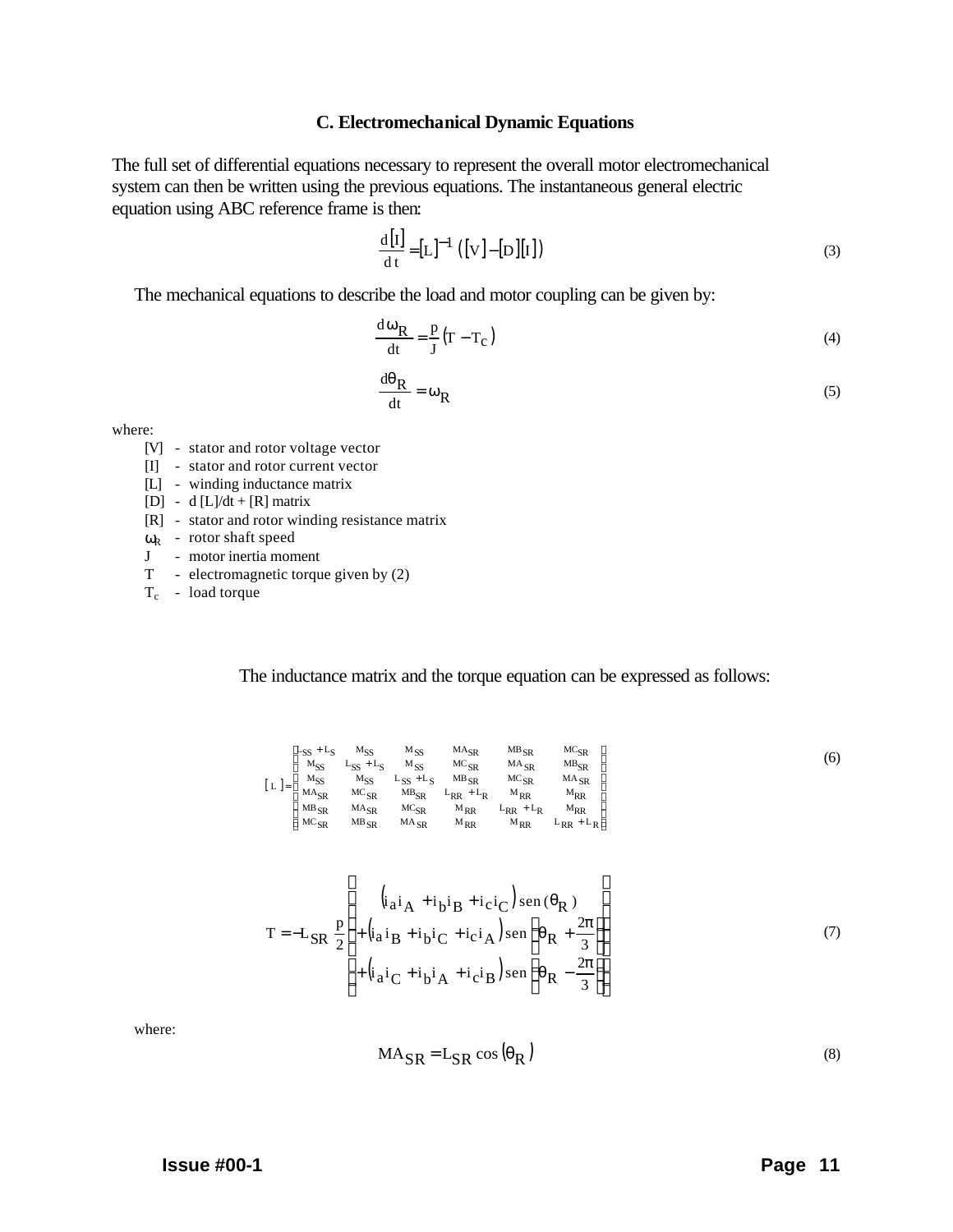$$
MB_{SR} = L_{SR} \cos\left(\theta_R + \frac{2\pi}{3}\right)
$$
\n(9)

$$
MC_{SR} = L_{SR} \cos\left(\theta_R - \frac{2\pi}{3}\right)
$$
 (10)

In the above equations:

| - stator leakage inductance                                    |
|----------------------------------------------------------------|
| - rotor leakage inductance                                     |
| $L_{SS} = L_{RR} = L_{SR} - 2/3$ of the magnetising inductance |
| - stator mutual winding inductance                             |
| - rotor mutual winding inductance                              |
| - phase A stator to rotor mutual inductance                    |
| - phase B stator to rotor mutual inductance                    |
| - phase C stator to rotor mutual inductance                    |
|                                                                |

#### **Thermal Model**

To investigate the induction motor temperature rise with loss of power supply quality, a threephase thermal model is proposed in this paper. It represents both the stator and rotor equivalent parameters in terms of lumped elements. No thermal coupling between rotor and stator is considered in the model. It has been found that the air gap provides a barrier to heat transfer from stator to rotor and vice-versa [10]. Therefore, the model utilizes lumped parameters such as: thermal conductances or resistances, thermal storage capacitor and heat sources. These are given in Figure 1a and 1b.



**Figure 1a: Stator Thermal Model**



**Figure 1b: Rotor Thermal Model**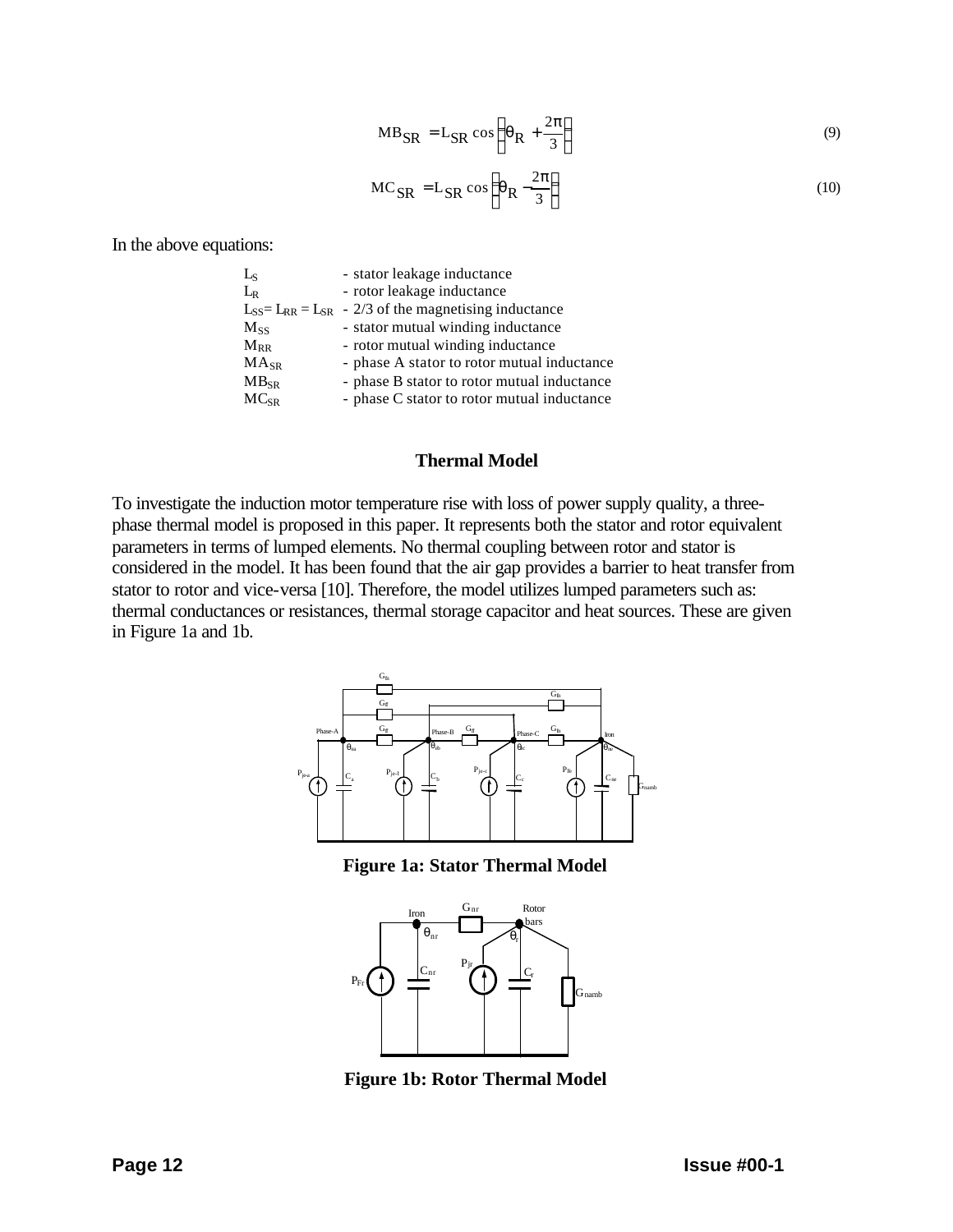In the above figures:

- $P_i$  Subscripted by a complementary identification represents the heat sources;
- G Followed by a corresponding subscript means the thermal conductance between two different surfaces within the motor;
- C The same as above for thermal capacitance;
- $\theta$  Temperature at a given location.

The above-proposed model is a simple and efficient way of dealing with the motor thermal performance without going into deep heat flow theory. Besides, the necessary parameters do not need detailed design information, but they can be derived from ordinary motor data and manufacturer information. According to the equivalent circuit shown in Figure 1a and 1b, the model allows for steady state and transient temperature rise in the machine. It must be pointed out that temperature rise refers to the conductor temperature in relation to the ambient air temperature. In this paper, the ambient temperature in the vicinity of the motor was taken as 40  $\rm{^0C}$ .

# **A. Thermal Conductances**

From traditional theory, an equivalent thermal resistance or conductance defines the heat transfer capability between two different surfaces with distinct temperatures. To evaluate the thermal resistances or conductances shown in the equivalent circuit, it is necessary to know only the motor rated losses and the insulation maximum temperature rise allowable. The insulation class defines this. The calculation utilizes normal conditions for the supply and motor operation. Some authors use the induction motor dimensions and physical information to calculate these thermal parameter, however, this is a very hard task [8]. In this paper, the induction motor used has a class B isolation, thus, the hot spot permitted conductor temperature is 130  $^{\circ}$ C [6]. The stator winding to iron thermal conductances are then determined considering the above temperature and the rated conductor losses. Following the same procedure, the motor iron to external surface conductance is obtained taking into account the motor ventilation [14]. Another thermal conductance shown in Figure 1a expresses the phase-to-phase thermal conductance. This is of major importance when the motor is running under unbalanced supply voltage conditions. In this case, it is possible to have heat flow between phases. Reporting to [10], these parameters are approximately twice the phase to iron thermal conductance.

## **B. Thermal Capacitance**

The concept of thermal resistance is associated to the amount of heat transference between two different areas under distinct temperatures. On the other hand, there is a complementary effect to be considered. This is the heat storage capacity related to any physical body. The so-called thermal capacitance is used to express this capacity. Besides providing the heat storage, this parameter allows for the inclusion of the time delay to change any temperature at given surface spot. This capacitance can be calculated from machine physical data [7]. In a general way, the final equation is given by expression (11).

$$
C = mc \quad [ Ws / {}^{0}C ] \tag{11}
$$

where:

c - isolation specific heat  $Ws$ <sup>o</sup>C kg m- winding mass [kg]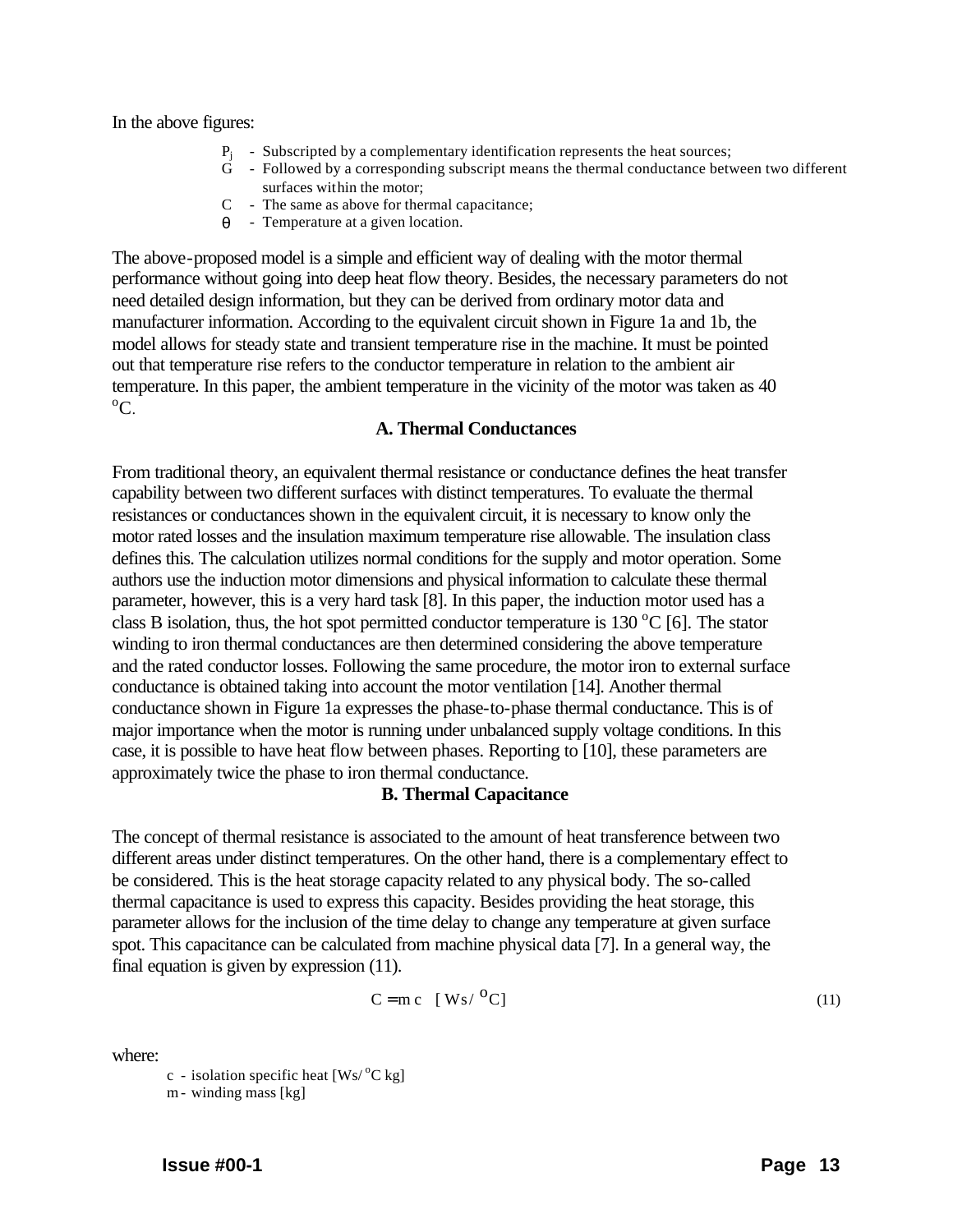# **C. Motor Losses Distribution**

The internal heat sources are composed by copper, iron, stray and mechanical losses. The copper losses (stator and rotor) are calculated using the following equation:

$$
P_j = R i(t)^2 \quad [W] \tag{12}
$$

where:

 $P_i$  -copper losses [W]

R -stator or rotor resistance [ohm]

 $i(t)$  -conductor current [A]

It must be emphasized that there is a non-linear relationship between rotor impedance and frequency (skin effect). This phenomenon occurs mainly at the rotor bars and it has been implemented into the time domain program according to procedures given in [13][14]. The stator resistance was kept constant. Another important effect is related to the copper losses dependence with conductor temperature. This was also considered by adjusting the stator and rotor winding resistance for each time step.

The additional stray load losses are relatively small and they can be taken to be a small proportion of the rated input electrical power. A typical value of 0.5 % was considered [6]. The iron losses are obtained using the equivalent resistance. This parameter can be directly derived from induction motor test and it includes stator and rotor losses. Although this effect is evenly distributed between stator and rotor, it must be recognized that the largest component is concentrated in the stator. A resistant torque included into the shaft load represents the mechanical losses.

## **D. General Thermal Equation**

The thermal model can be finally described by a set of four heat equations (one for each node). The general mathematical expressions to represent the relationship between stator heating and temperature are given bellow.

$$
\frac{d\left[\mathbf{k}\right]}{dt} = [C]^{-1} \left( [P] - [G] \mathbf{k} \right)
$$
\n(13)

where:

$$
[\theta] \qquad \text{temperature rise matrix};
$$

[C] - thermal capacitance matrix;

[P] - motor losses vector;

[G] - thermal conductance matrix.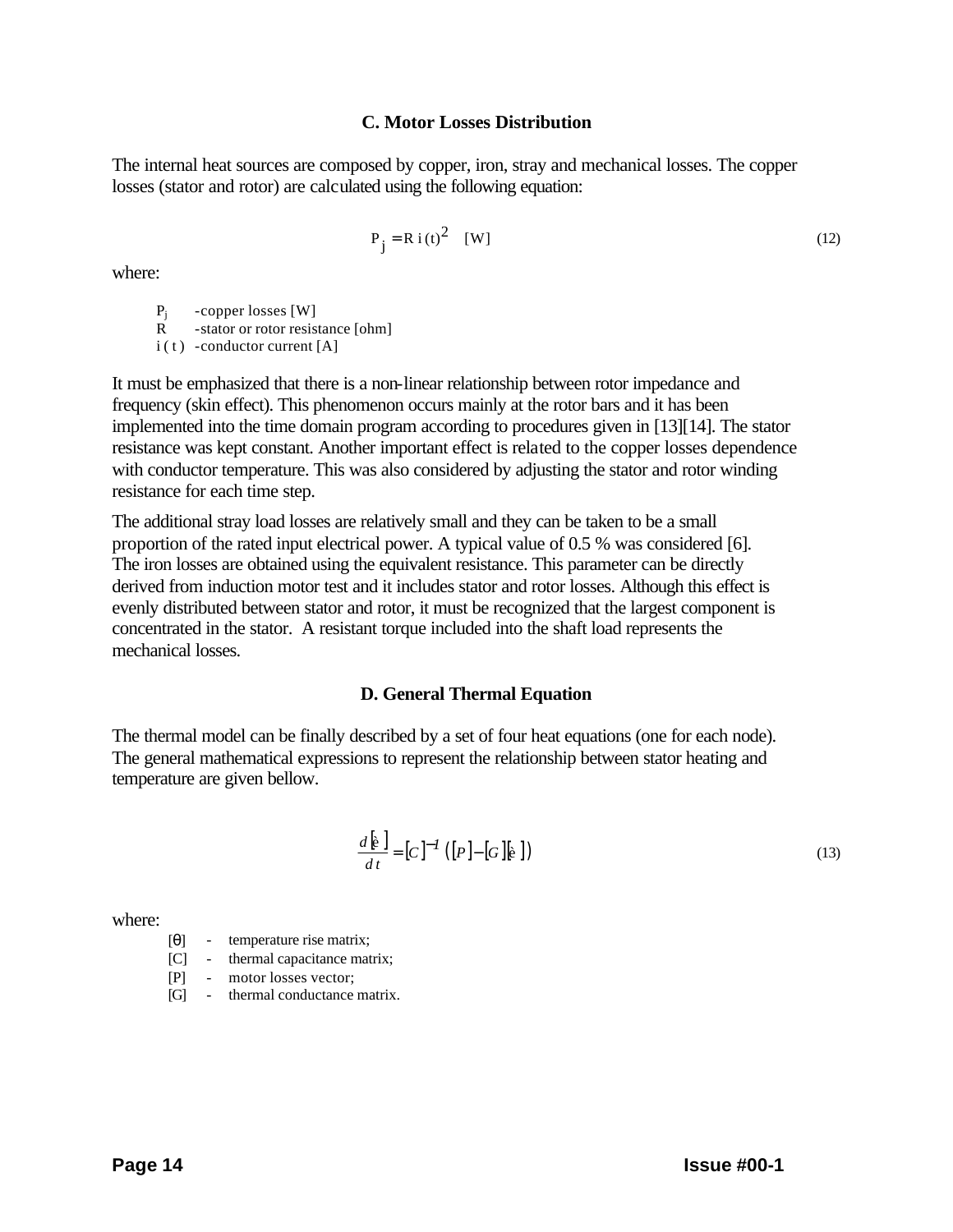The stator thermal capacitance and conductance matrixes are given by:

$$
[C] = \begin{bmatrix} Ca & 0 & 0 & 0 \\ 0 & Cb & 0 & 0 \\ 0 & 0 & Cc & 0 \\ 0 & 0 & 0 & Cne \end{bmatrix}
$$
 (14)

$$
[G] = \begin{bmatrix} 2Gff + Gfn & -Gff & -Gff & -Gff \\ -Gff & 2Gff + Gfn & -Gff & -Gff \\ -Gff & -Gff & 2Gff + Gfn & -Gff \\ -Gfn & -Gfn & -Gfn & 3Gfn + Gna \end{bmatrix}
$$
(15)

where:

| Ca, Cb, Cc | - stator winding thermal capacitances;       |
|------------|----------------------------------------------|
| Cne        | - stator iron thermal capacitance;           |
| Gff        | - phase to phase stator thermal conductance; |
| Gfn        | - phase to iron stator thermal conductance;  |
| Gna        | - iron to ambient thermal conductance.       |
|            |                                              |

A similar set of equations can be obtained to describe the thermal relationship between rotor heating and temperature. However, these have been omitted. They can be found in Ref. [13].

#### **Life Expectancy Estimation**

In accordance with [12], the thermal degradation of organic and inorganic material of an electric device is mainly caused by temperature rise beyond the rated value. This loss of useful life can be estimated by the reaction rate equation known as the Arrhenius expression:

$$
\frac{d\rho}{dt} = Ae^{-\frac{E}{k\theta}}
$$
 (16)

where:

dρ/dt - lifetime expectancy reduction in isolation properties

- A constant related to the type of material
- k Boltzmann constant<br> $\theta$  absolute temperature
- absolute temperature in Kelvin
- E activation energy of the aging reaction

To establish a comparison between the motor life expectancy under ideal and non-ideal conditions, by applying equation (16), it is possible to verify the relationship between motor loss of life and temperature rise [3].

$$
\rho_1 = \rho_2 e^{-\left(\frac{E}{k}\right)} \frac{\Delta \theta}{\theta_2(\theta_2 + \Delta \theta)}
$$
(17)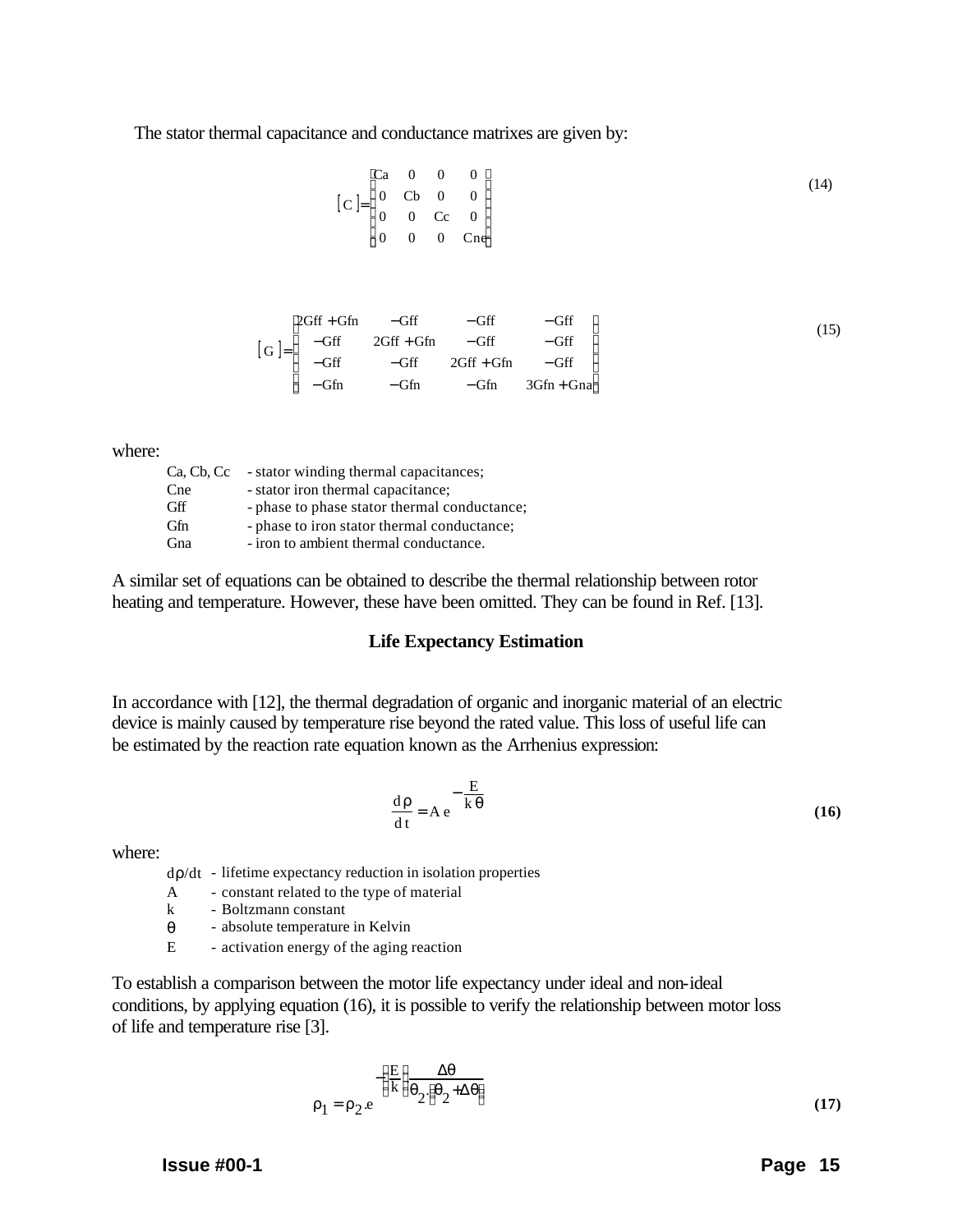where:

- $\rho_1$  new motor lifetime expectancy;
- $\rho_2$  rated motor lifetime expectancy;
- E activation energy;
- k Boltzmann constant;
- $\Delta\theta$  temperature rise in relation to  $\theta_2$  in <sup>o</sup>C;
- $\theta_2$  rated temperature in Kelvin.

# **Computational Results**

In order to investigate the induction motor thermal behavior under voltage supply conditions with power quality loss, different computer simulations were carried out using both ideal and non-ideal voltage conditions. The results obtained are related to stator winding, stator iron and rotor winding temperature. It is assumed that the power quality degradation was caused by voltage unbalance and distortion. The three-phase squirrel-cage induction motors parameters are given in Table I. For simulation purposes, the motor mechanical load was taken as 100 %.

| <b>PARAMETERS</b>              | <b>UNIT</b> | <b>VALUE</b> |  |  |
|--------------------------------|-------------|--------------|--|--|
| <b>Rated Power</b>             | Hp          | 3            |  |  |
| <b>Rated Voltage</b>           | V           | 220          |  |  |
| Winding connection             | Delta       |              |  |  |
| <b>Rated Speed</b>             | rpm         | 1730         |  |  |
| Stator resistance - $R_s$      | ohm         | 2.31         |  |  |
| Rotor resistance - $R_r$       | ohm         | 2.6191       |  |  |
| Stator reactance $-X_{s}$      | ohm         | 3.5336       |  |  |
| Rotor reactance - $X_r$        | ohm         | 2.3675       |  |  |
| Magnetising reactance - $X_m$  | ohm         | 87.9959      |  |  |
| Iron losses resistance - $R_m$ | ohm         | 2008.02      |  |  |
| Inertia moment - $j_m$         | $Kg.m^2$    | 0.0075       |  |  |
| Number of poles - np           |             |              |  |  |

**Table I: Motor Parameters**

Table II summarizes the different situations related to the supply power quality degradation used for study purposes.

**Table II: Cases Studied**

|        | <b>CASE</b> | <b>CHARACTERISTICS</b>                                                  |
|--------|-------------|-------------------------------------------------------------------------|
| Case 1 |             | Motor supplied with a purely sinusoidal, symmetric and balance voltage. |
|        |             | Case 2 Voltage supply with 5% of unbalance.                             |
|        |             | Case 3 Voltage supply with 20% of harmonic distortion.                  |
| Case 4 |             | Voltage supply with 5% of unbalance and 22% of harmonic distortion.     |

*A.. CASE 1 – Ideal Supply*

This first situation gives the motor thermal and electrical operation results under ideal conditions. The thermal quantities are the stator winding and rotor temperatures. Figure 2a and 2b illustrate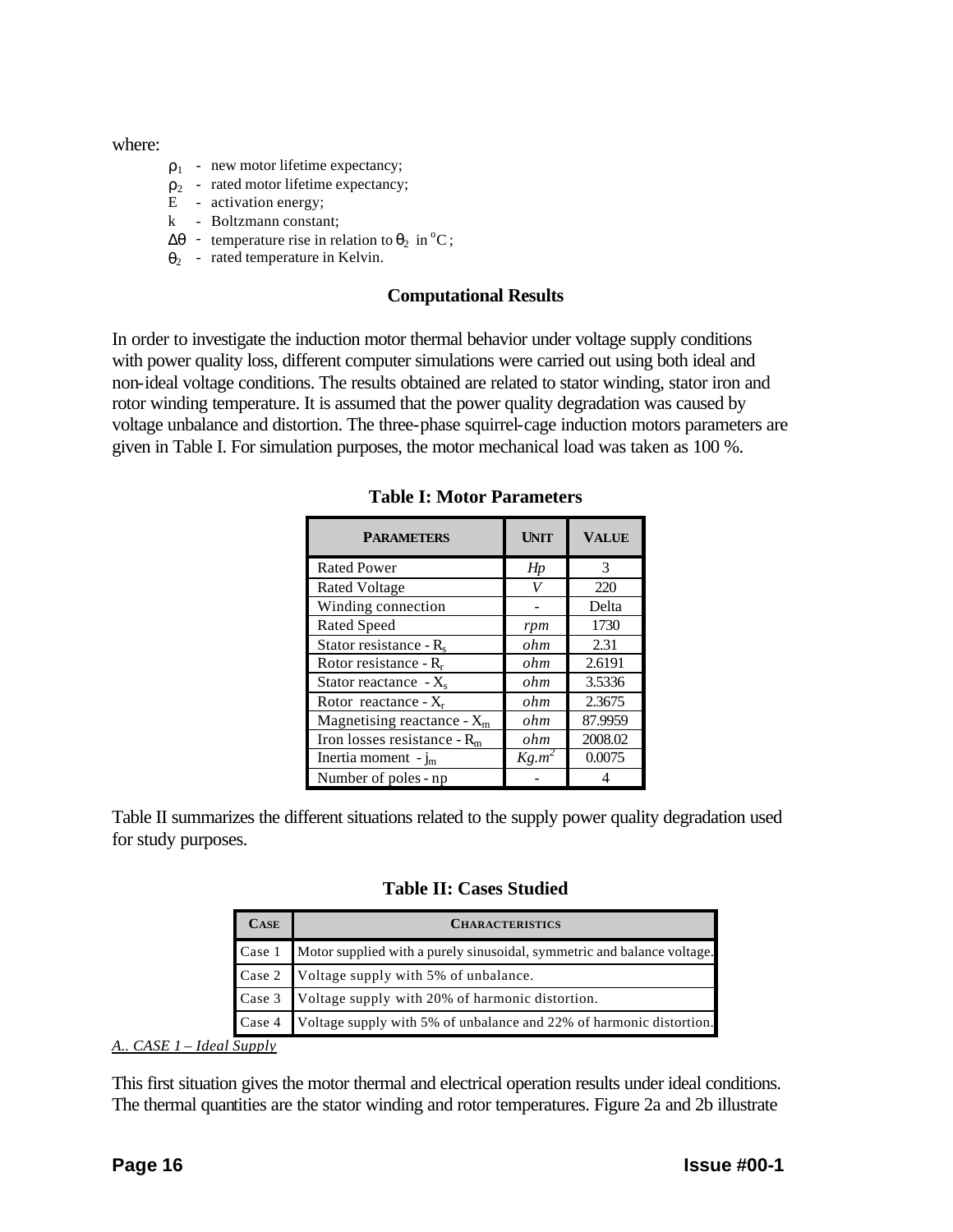the voltage supply and the motor line A current. Part of the motor transient starting current can be seen.



**Figure 2a: Steady State Voltage Supply**



**Figure 2b: Phase A Line Current**

The motor transient and steady state thermal results shown in Figure 3a and 3b express the temperature at stator and rotor windings. The steady state stator winding temperature achieved  $122^{\circ}$ C and the rotor 185 °C.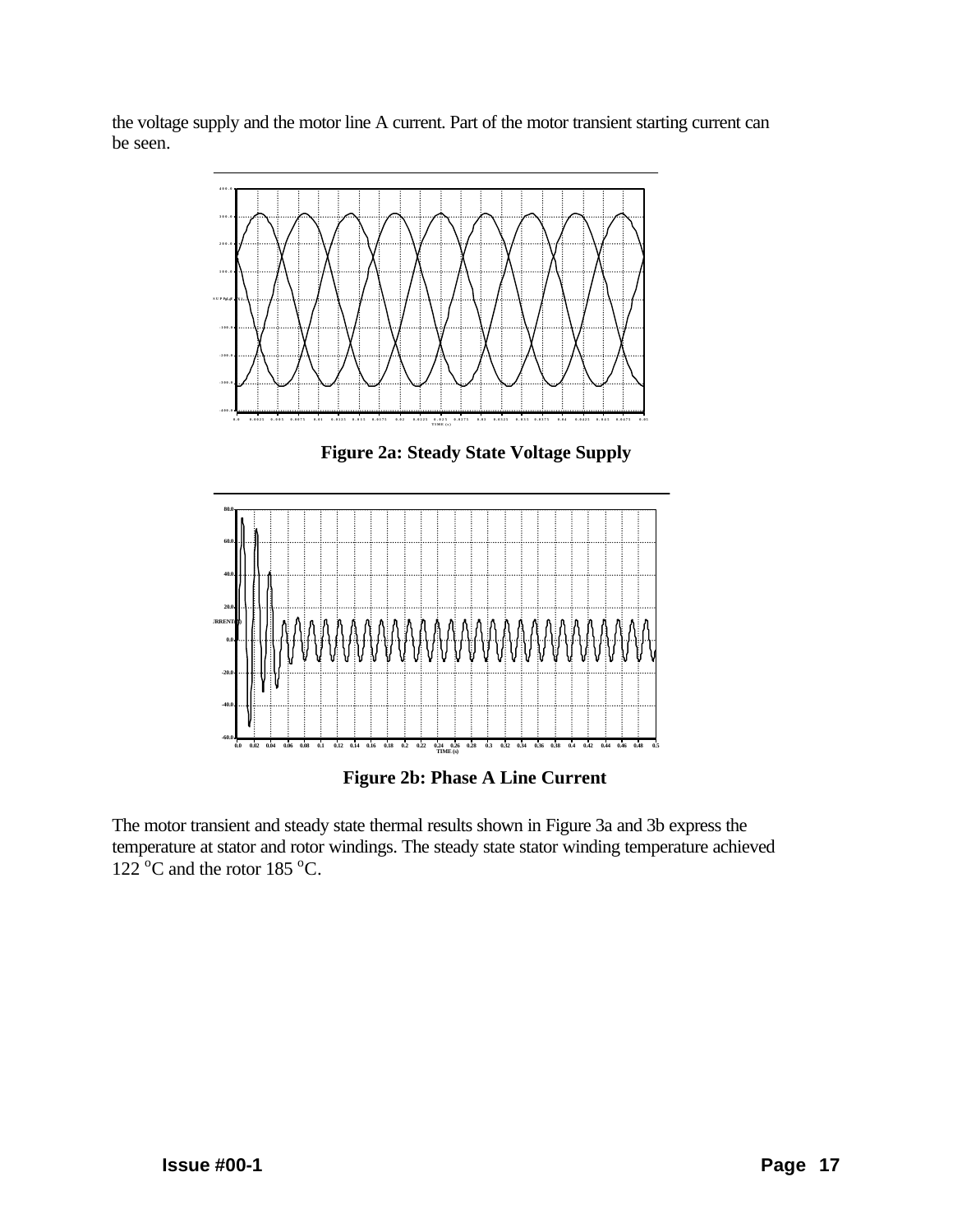







# *B. CASE 2 – Supply with 5% of Voltage Unbalance*

The presence of voltage unbalance in any industrial power system complex is always certain. This item of power quality degradation is a well-known subject and the corresponding effects are well established. By assuming the degree of asymmetry as being 5%, the investigations were carried out to illustrate the induction motor thermal performance. This problem is aggravated by the fact that the presence of a small unbalance in the voltage supply causes a larger unbalance in the line currents.

The stator winding temperature under a balanced sinusoidal and unbalanced supply conditions are comparatively shown in Figure 4. The new steady state temperature reached  $128 \degree C$ .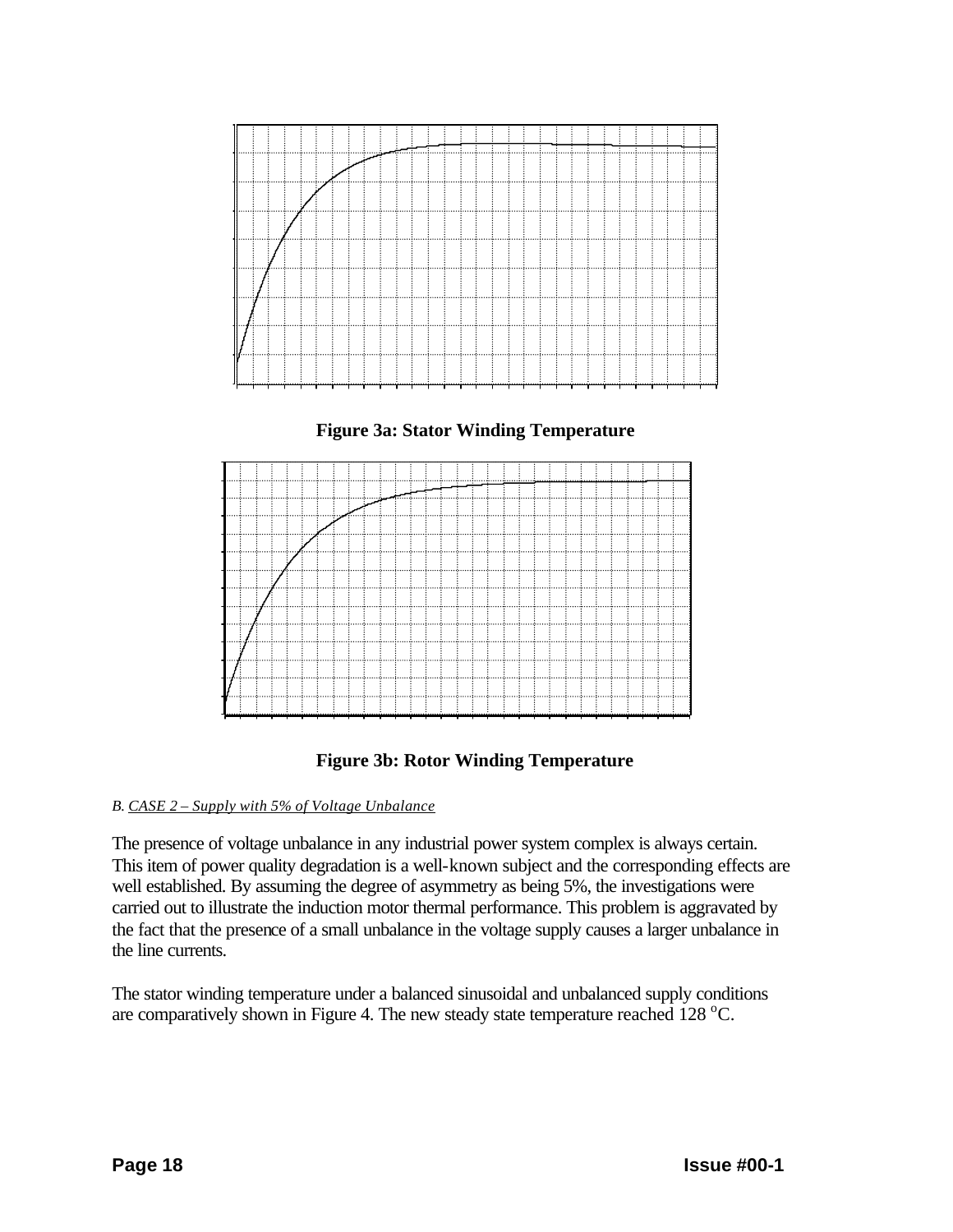



# *C. CASE 3 Supply with 22% of Harmonic Distortion*

The loss of quality investigated in this case is related to harmonic distortion superimposed on the fundamental voltage supply. The strategy is to maintain the fundamental voltage magnitude and to add 5, 7, 11 and 13 harmonic orders to produce a total harmonic distortion (THD<sub>V</sub>) of 22 %. Figure 5a and 5b illustrate, respectively, the distorted voltage supply and stator winding temperature.



**Figure 5a: Three-Phase Line Voltage**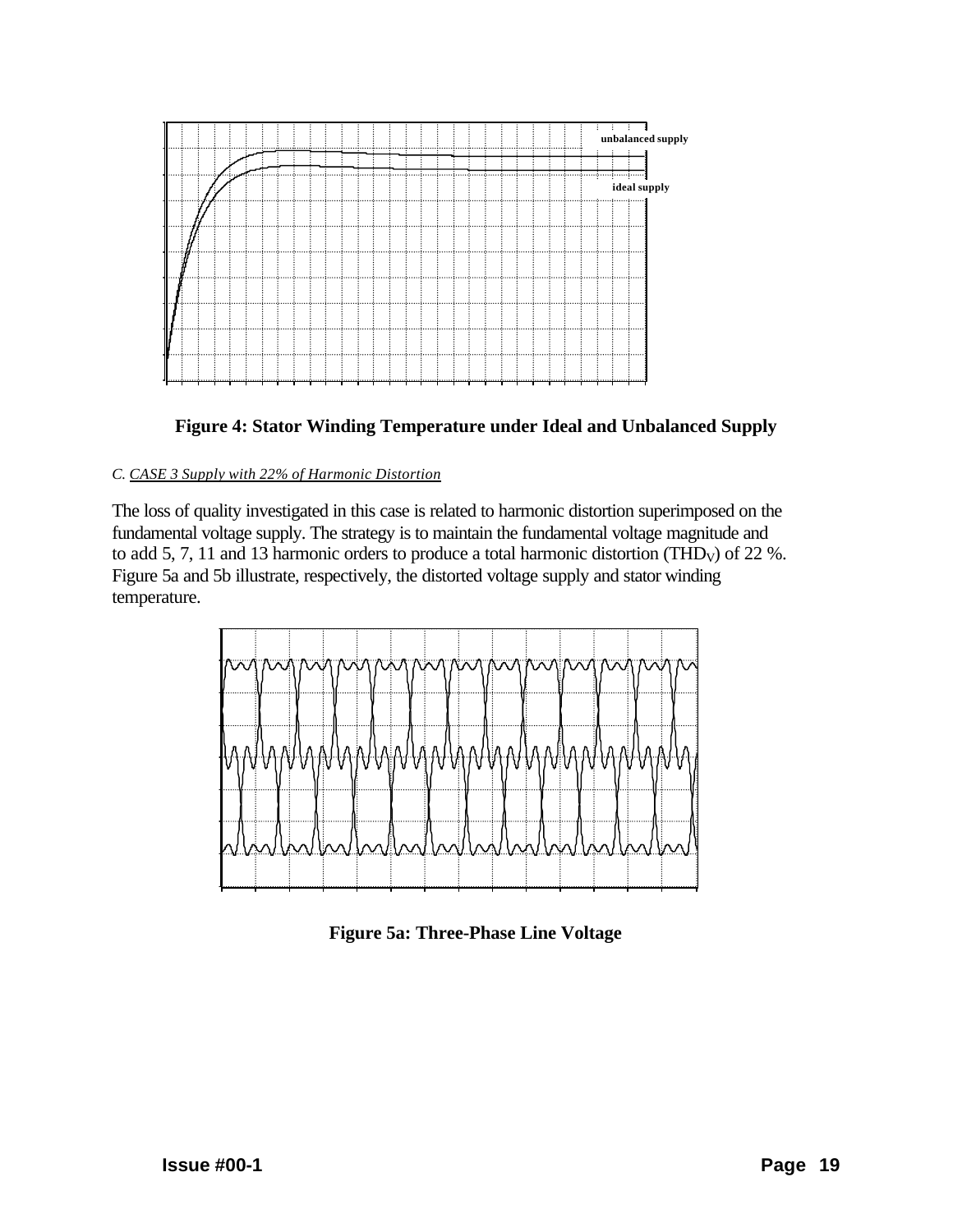

**Figure 5b: Stator Winding Temperature**

Although the temperature results for both sinusoidal and distorted conditions are quite close, it can be noticed that the harmonic distortion led to a final temperature of  $125.9\,^{\circ}$  C. This corresponds to an increase of  $3.9\,^{\circ}$  C in relation to the ideal case.

# *D. CASE 4 –Supply with 30% of Harmonic Distortion and 3% of Voltage Unbalance*

This final study aims to investigate the induction motor behavior when the voltage supply shows a degradation associated to harmonic distortion and voltage unbalance in a simultaneous way. Although this could be considered quite a rare operational condition, the situation is not absolutely theoretical. Besides, when one considers the case of induction motor application supplied by frequency converters, the above disturbances can be closer to real conditions. Figure 6a shows the line current and Figure 6b the stator winding temperature. The stator temperature rise is substantially high to cause motor overheating and reduction of life expectancy.



**Figure 6a: Line Current**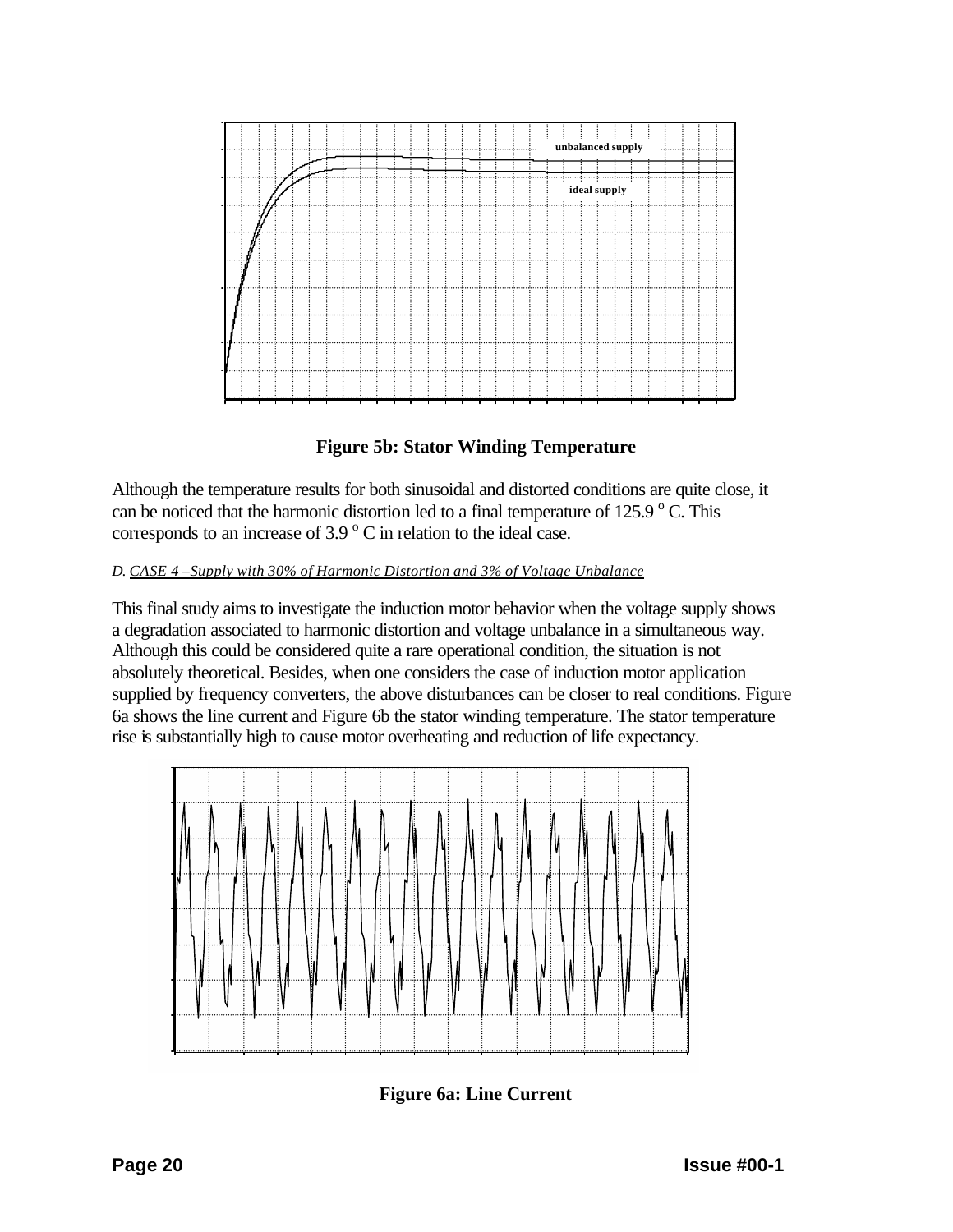

**Figure 6b: Stator Winding Temperature**

# **Life Expectancy Estimation**

Several other simulations using different levels for the disturbance items were then performed to investigate the induction motor thermal behavior in a more comprehensive way. The steady state stator winding temperature and the corresponding life reduction under different level of unbalances and distortions are illustrated in Table III. By applying equation (19), it is possible to calculate the corresponding motor life expectancy reduction. The final results are clear enough to emphasize the strong relationship between temperature and motor useful life.

**Table III: Relationship Between Disturbances and Life Expectancy**

|                                    | Unbalance               |  |               | Harmonic |                         |    |    |                                     |      |
|------------------------------------|-------------------------|--|---------------|----------|-------------------------|----|----|-------------------------------------|------|
|                                    | 2                       |  | 10            | 15       |                         | 10 | 15 | 20                                  | 25   |
| Stator winding<br>temperature      | 122.7 127.00            |  | 141.          |          |                         |    |    | 161.2 123.4 123.5 123.7 125.9 126.8 |      |
| Life expectancy<br>reduction $[%]$ | $\overline{\mathbf{4}}$ |  | 32.9 80.14 97 |          | $9.15$ $9.89$ 11.8 26.9 |    |    |                                     | 31.6 |

# **Conclusions**

This paper focused on the behavior of induction motors under different and simultaneous power quality loss conditions. For a comprehensive way of dealing with supply degradation, motor electrical and thermal equations were proposed. The approach uses basic electrical and thermal concepts applied to quantify motor operating temperature and life expectancy. The necessary data to feed the equations can be derived from classical manufacturer information. The models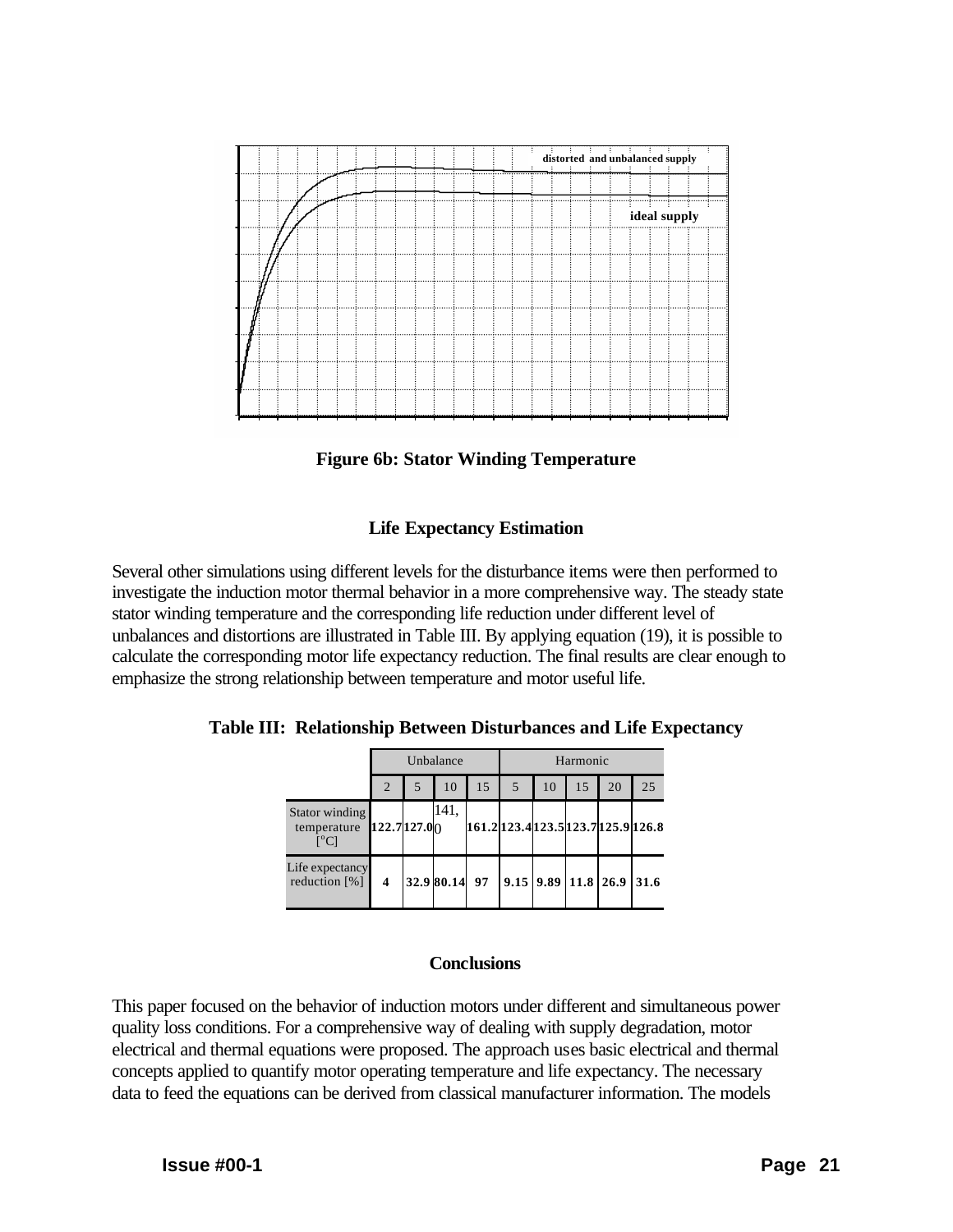were implemented into a time domain simulator known as SABER software. The program obtained can cope with different and simultaneous items of power degradation and the motor was modeled using an independent three-phase representation. Both transient and steady state electrical and thermal behavior concerning the motor operation can then be predicted. Using the program, a set of non-ideal operating conditions was established and computational studies were carried out. The results were clear enough to illustrate the effect of power quality upon motor performance and life expectancy. In accordance with the results, under poor supply conditions, in order to avoid motor damage or to keep the useful life, it is necessary to de-rate the motor. Although only harmonic distortion and voltage unbalance were considered for the studies, the authors would like to state that any other non-ideal condition might be easily handled. In addition, the authors are working towards laboratory validation to verify the proposed model accuracy.

# *References*

- [1] Dugan, R. et al. *Electrical Power System Quality*, McGraw-Hill, USA, 1996.
- [2] Arrilaga, J. et al. *Power Systems Harmonics*, John Wiley & Sons, USA, 1985.
- [3] E. F. Fuchs, D. J. Roesler and F. S. Alashhab. "Sensitivity of Electrical Appliances to Harmonics and Fractional Harmonics of the Power Systems Voltage" *Part I: Transformers and Induction Machines, IEEE Power Delivery*, Vol. PWRD-2, No. 2, April 1987.
- [4] A. E. Emanuel. "The Effect of Harmonic Randomness upon Temperature Rise of Electrical Equipment", *Proceedings of International Conferences on Harmonics in Power Systems, ICHIPS III*, Nashville, Indiana, October 1988, pp. 257-62.
- [5] J. T. Boys, M. J. Miles. "Empirical Thermal Model for Inverter-Driver Cage Induction Machines" *IEE Proc. Electr. Power Appl.*, Vol. 141, No. 6, November 1994.
- [6] NBR 5383. *Brazilian Induction Motor Standard*, Nov. 1982.
- [7] D. S. Zhu, G. Champenois and C. Gruszczynski. "Coupling of Electrical and Thermal Models of an Induction Motor for Performance Prediction" *Proc. Int. Conf. on Electrical Machines, ICEM'90*, Mass., USA, 1990, pp.281-286.
- [8] Mellor, P. H., Roberts, P., and Turner, D. R.. "Lumped Parameter Thermal Model for Electrical Machines of TEFC Design" *IEE Proc. B*, 1991, 138, 15, pp. 205-218.
- [9] Neto, L.M., Salerno, C.H., Alvarenga, B.P.. "Harmonic Inductance in the Linear Analysis of Induction Motor" *International Conference on Electrical Machines in Australia - Adelaide*, Sep/1993.
- [10] A. H. Eltom, N. S. Moharari. "Motor Temperature Estimation Incorporating Dynamic Rotor Impedance" *IEEE Trans. On Energy Conversion*, Vol. 6, No.1, March 1991.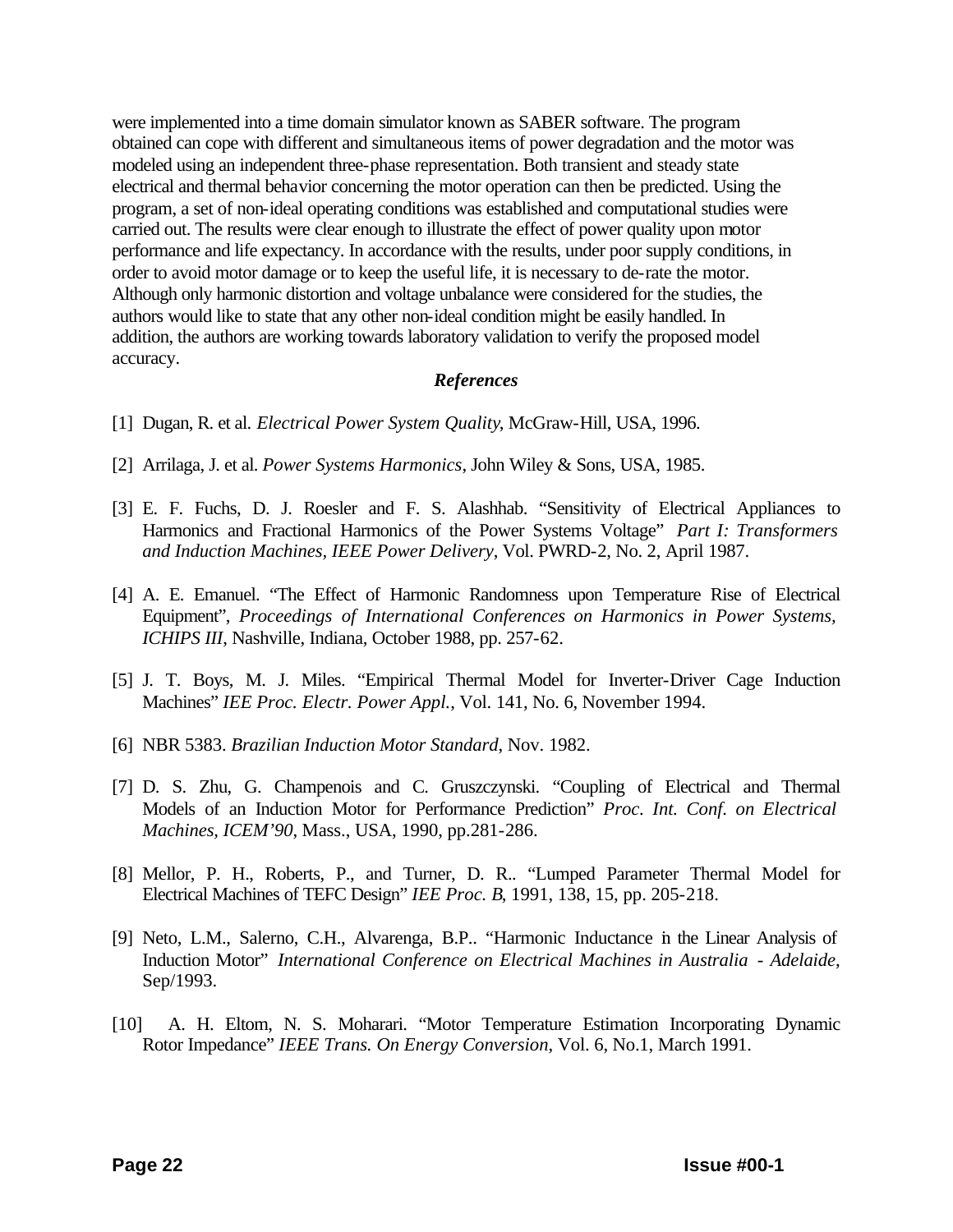- [11] E. F. Fuchs, D. J. Roesler, K. P. Kovacs. "Aging of Electrical Appliances Due to Harmonics of the Power Systems Voltage" *IEEE Trans. On Power Delivery*, Vol. PWRD-1, No.3, July 1986.
- [12] R. R. Dixon. "Thermal Aging Prediction from an Anhenius Plot with Only One Data Point" *IEEE Trans. Electrical Insulation*, Vol. EI-15, No. 4, 1980, pp. 331-334.
- [13] Ruppert Filho, E., Arango, H., De Sá, J. S. "Analysis of Squirrel Cage Induction Motor Rotor Bars Thermal Behavior" *Proc. of International Conference on Electrical Machines*, pp. 245-250, Massachusetts, USA, 1990.
- [14] M. Akbaba and S. Q. Fakhro. "New Model for Single-Unit Representation of Induction Motor Loads, Including Skin Effect, for Power System Transient Stability Studies" *IEE Proceedings-B*, vol. 6, no. 139, November 1992.
- [15] Kostenko, M. aand Piotrovsky, L. *Electrical Machines*, MIR Publishers, Moscow, Russia, 1969.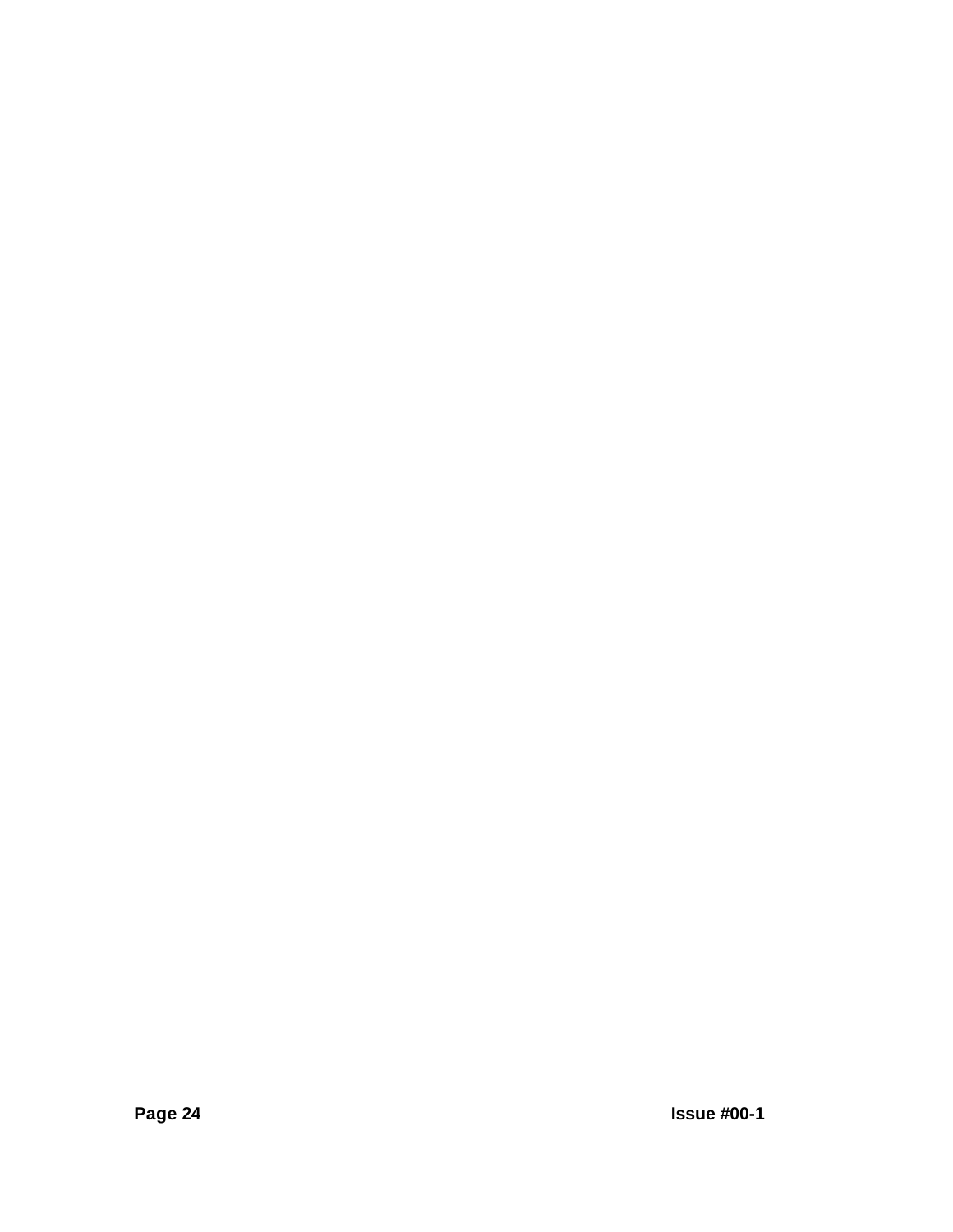# **A METHOD FOR CHARACTERIZATION OF THREE-PHASE UNBALANCED DIPS FROM RECORDED VOLTAGE WAVESHAPES**

M.H.J. Bollen, L.D. Zhang Dept. Electric Power Engineering Chalmers University of Technology Gothenburg, Sweden

**Abstract:** A proposal is presented for characterization of voltage dips as experienced by threephase load. The authors propose this method for inclusion in international standards and recommendations. The method is based on the well-proven theory of symmetrical components. The primary result of the method is a so-called "characteristic magnitude" which corresponds to the magnitude (remaining voltage) as used for the existing methods to characterize dips experienced by single -phase load. Adding additional parameters where further accuracy is needed for characterization may extend the proposed method. For three-phase balanced dips the proposed method corresponds to the methods currently in use and recommended by international standards.

#### **Introduction**

All existing standard documents on voltage dips (sags) characterize a dip through one magnitude (remaining voltage or voltage drop) and one value for the duration [6,7,8]. There are obvious limitations to this method as one e.g. neglects the phase-angle jump [1] and the post-fault dip [2]. For the majority of sensitive single-phase equipment, the existing characterization enables a prediction of the behavior of the equipment during and after the event. Further, using a complex dip voltage can incorporate the phase-angle jump; giving the magnitude as a function of time can incorporate the post-fault dip.

Three-phase equipment will typically experience three different magnitudes, as the majority of dips are due to single-phase or phase-to-phase faults. The existing method of characterization uses the lowest of the three voltages and the longest duration. An example of a three-phase unbalanced dip is shown in Figure 1.



**Figure 1: Example of a Three-Phase Unbalanced Dip**

**Issue #00-1 Page 25**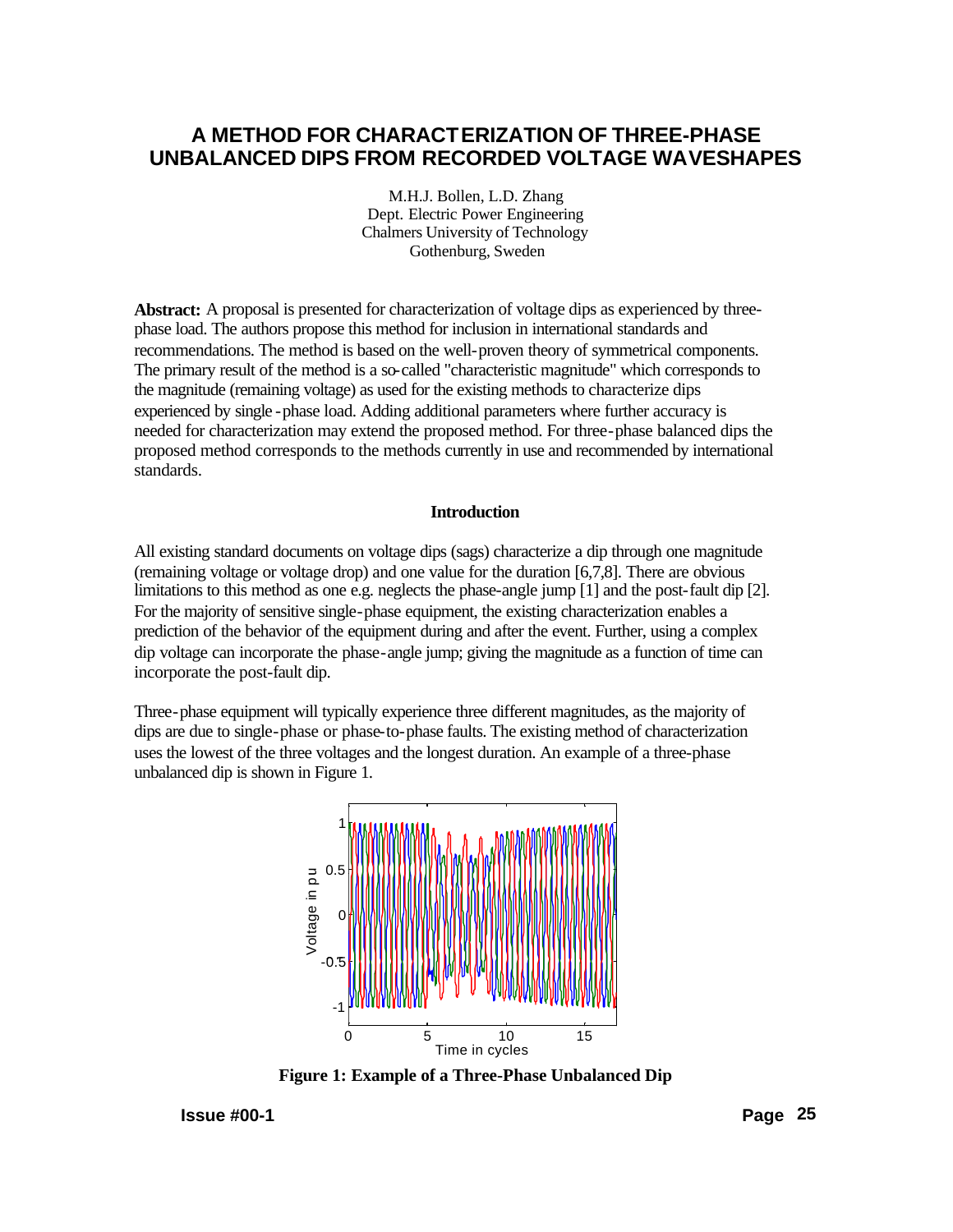Dip characterization is often part of the voltage characteristics / power quality in general. In that case, the results should be applicable both to single -phase and three-phase equipment. Using the lowest of the three voltages to characterize the dip will result in erroneous results for both single phase and three-phase equipment. An alternative technique is proposed in this document, which enables a characterization through one complex voltage, without significant loss of information. The method is based on the decomposition of the voltage phasors in symmetrical components.

An additional characteristic is introduced to enable exact reconstruction of the three complex voltages. The mathematics behind the method and additional examples are described in [3,4,5,9,10,11].

#### **Background**

#### *Basic Classification*

A classification of three-phase unbalanced dips was proposed in [5]. The classification considers three-phase, single-phase and phase-to-phase faults, star and delta-connected equipment and all types of transformer connection. It was further assumed that positive and negative-sequence source impedances are equal. This resulted in four types of three-phase unbalanced sag, shown as a phasor diagram in Figure 2. Type A is due to three-phase faults, types B, C and D are due to single -phase and phase-to-phase faults. Type B contains a zero-sequence component that is rarely transferred down to the equipment terminals. Three-phase equipment is normally connected in delta or in star without neutral connection. Single-phase low-voltage equipment is connected between phase and neutral, but the number of dips originating in the low-voltage system is small. Therefore the vast majority of three-phase unbalanced dips at the equipment terminals are of type C or type D, so that a distinction between type C and D is sufficient, together with a characteristic magnitude and phase-angle jump. The definition of characteristic magnitude and phase-angle jump is such that these do not change when the sag transfers from one voltage level to the other. The characteristic magnitude and phase-angle jump are defined as the absolute value and the argument of the complex phasor representing the voltage in the lowest phase for a type D dip, and the voltage between the two lowest phases for a type C dip.



**Figure 2: Four Types of Three-Phase Unbalanced Voltage Dips in Phasor- Diagram Form**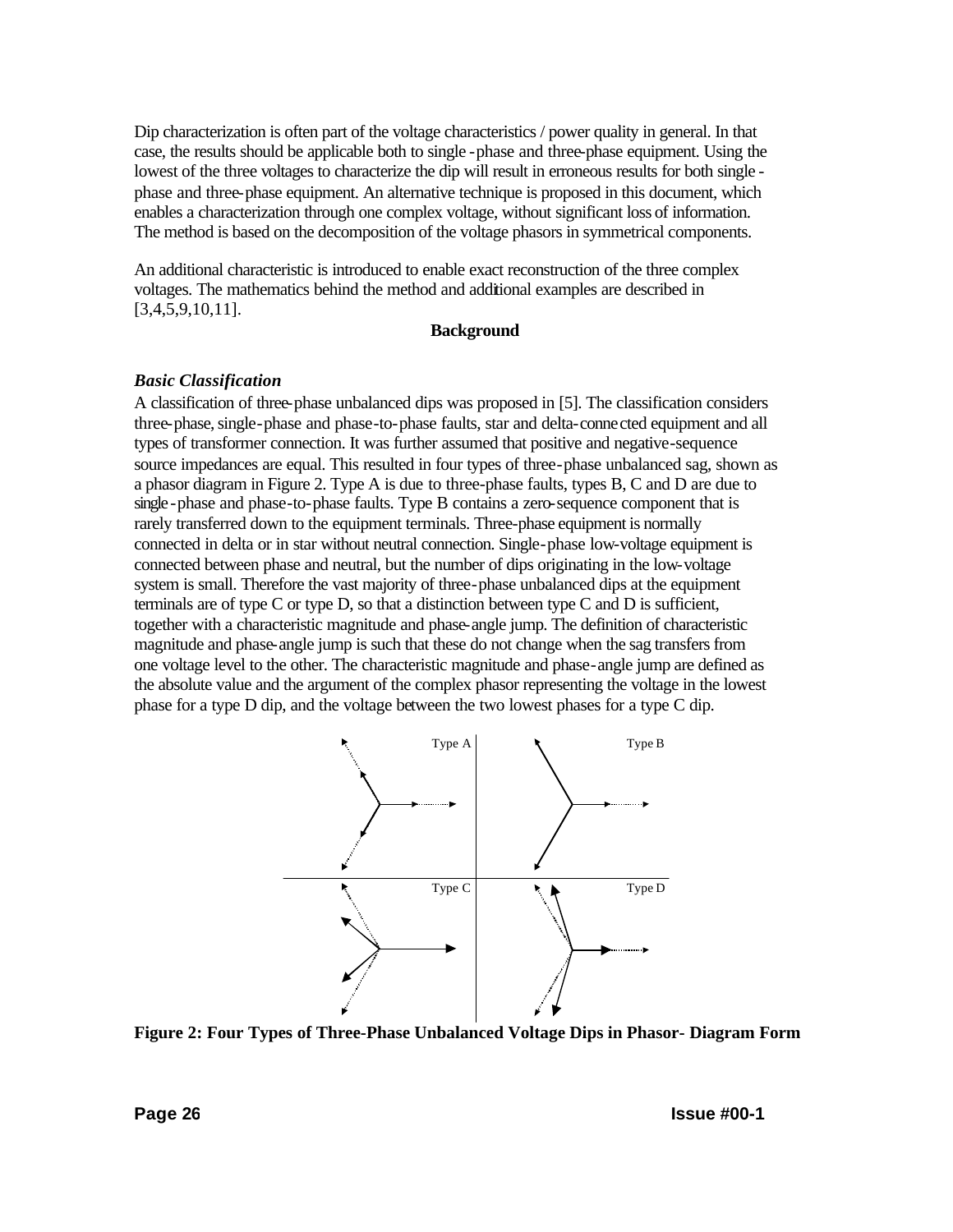The complex voltages for a three-phase unbalanced dip of type C with characteristic voltage  $\overline{V}$  are as follows:

$$
\overline{V}_a = 1
$$
\n
$$
\overline{V}_b = -\frac{1}{2} - \frac{1}{2} j \overline{V} \sqrt{3}
$$
\n
$$
\overline{V}_c = -\frac{1}{2} + \frac{1}{2} j \overline{V} \sqrt{3}
$$
\n(1)

For a dip of type D the complex voltages are:

$$
\overline{V}_a = 1
$$
\n
$$
\overline{V}_b = -\frac{1}{2}\overline{V} - \frac{1}{2}j\sqrt{3}
$$
\n
$$
\overline{V}_c = -\frac{1}{2}\overline{V} + \frac{1}{2}j\sqrt{3}
$$
\n(2)

## *Generalization*

A sound mathematical basis for the above classification is given in [3,4,10], including a generalization that holds when positive and negative-sequence source impedances are different. This extension of the classification is based on the theory of symmetrical components. The three (complex) phase voltages in an unbalanced three-phase system can be completely described through three component voltages, known as symmetrical components. Positive-sequence voltage  $\bar{V}_1$ , negative-sequence voltage  $\bar{V}_2$  and zero-sequence voltage  $\bar{V}_0$  are calculated from the complex phase voltages  $\overline{V}_a$ ,  $\overline{V}_b$  and  $\overline{V}_c$  as follows:

$$
\begin{bmatrix}\n\overline{V}_0 \\
\overline{V}_1 \\
\overline{V}_2\n\end{bmatrix} = \frac{1}{3} \begin{bmatrix}\n1 & 1 & 1 \\
1 & a & a^2 \\
1 & a^2 & a\n\end{bmatrix} \begin{bmatrix}\n\overline{V}_a \\
\overline{V}_b \\
\overline{V}_c\n\end{bmatrix}
$$
\n(3)

where

 $a = -\frac{1}{2} + \frac{1}{2} j\sqrt{3}$ .

Knowing the complex sequence voltages, the voltages in the three phases can be calculated from:

$$
\begin{bmatrix}\n\overline{V}_a \\
\overline{V}_b \\
\overline{V}_c\n\end{bmatrix} = \begin{bmatrix}\n1 & 1 & 0 \\
1 & -\frac{1}{2} & -\frac{1}{2}j\sqrt{3} \\
1 & -\frac{1}{2} & \frac{1}{2}j\sqrt{3}\n\end{bmatrix} \begin{bmatrix}\n\overline{V}_0 \\
\overline{V}_1 + \overline{V}_2 \\
\overline{V}_1 - \overline{V}_2\n\end{bmatrix}
$$
\n(4)

Comparing (4) with (1) and (2), shows that the following relations hold for a dip of type C:

$$
V_0 = 0
$$
  
\n
$$
\overline{V_1} + \overline{V_2} = 1
$$
  
\n
$$
\overline{V_1} - \overline{V_2} = \overline{V}
$$
\n(5)

The equivalent expressions for a dip of type D are:

**Issue #00-1 Page 27**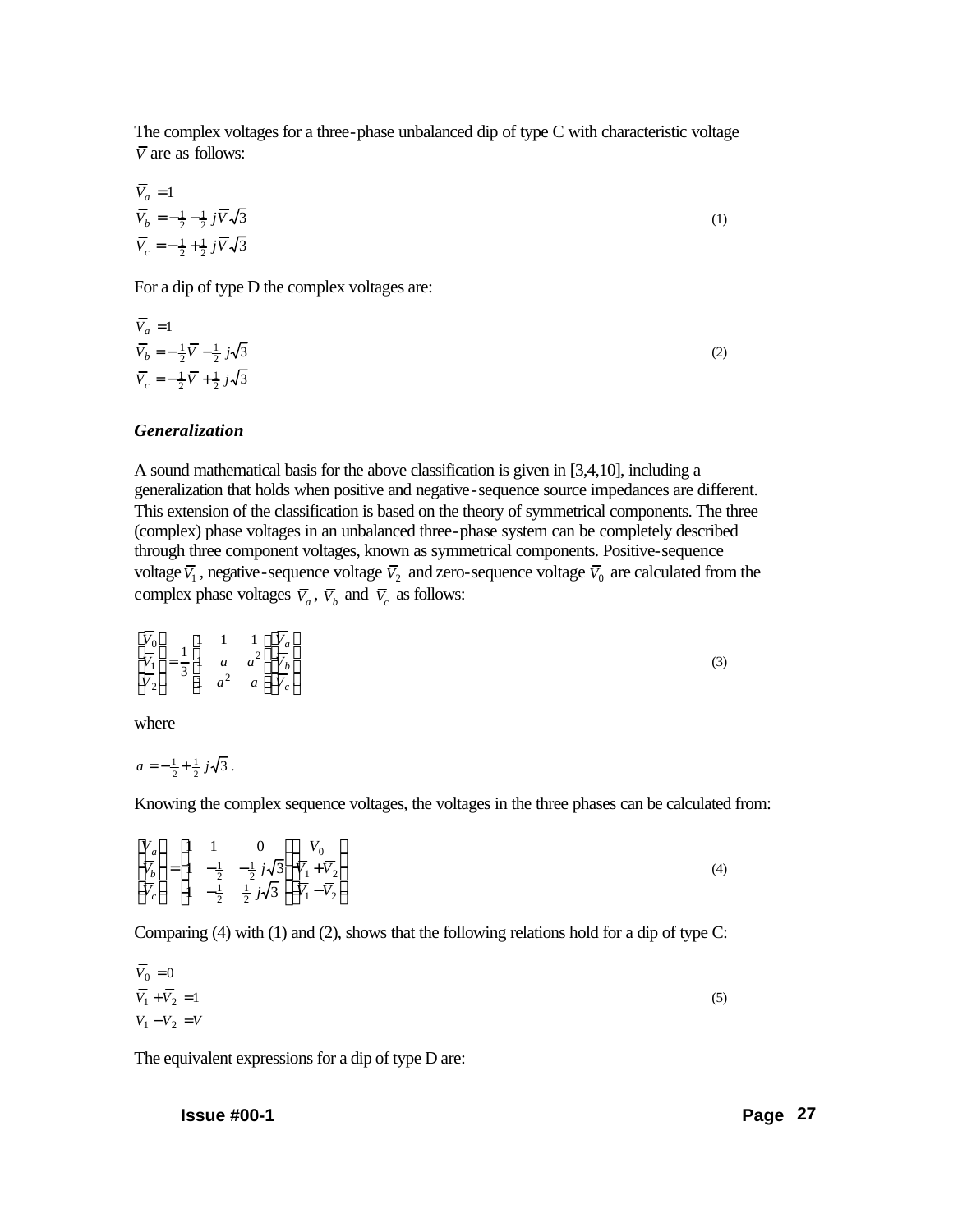$$
\overline{V}_0 = 0
$$
  
\n
$$
\overline{V}_1 + \overline{V}_2 = \overline{V}
$$
  
\n
$$
\overline{V}_1 - \overline{V}_2 = 1
$$
\n(6)

In the proposed characterization method these relations are used to obtain the characteristic complex voltage  $\overline{V}$ . The underlying assumption for (5) and (6) is that positive and negativesequence source impedances are identical. As this is not exactly the case in reality, a second dip characteristic is introduced: the PN-factor  $\overline{F}$ . For a dip of type C the definitions are as follows:

$$
\overline{V} = \overline{V_1} - \overline{V_2} \n\overline{F} = \overline{V_1} + \overline{V_2}
$$
\n(7)

For a dip of type D the definitions are as follows:

$$
\overline{V} = \overline{V_1} + \overline{V_2} \n\overline{F} = \overline{V_1} - \overline{V_2}
$$
\n(8)

A method to obtain the type of dip from the recorded voltages will be discussed below.

## *Symmetrical Phase*

Expression (4) gives the symmetrical components with reference to phase a. Expressions (1) and (2) are valid for a fault in phase a or between phases b and c, i.e. with phase a as the symmetrical phase. Including all three possible symmetrical phases results in six (sub) types of three-phase unbalanced dips:  $C_a$ ,  $C_b$ ,  $C_c$  and  $D_a$ ,  $D_b$ ,  $D_c$ . Expression (1) describes a dip of type Ca; expression (2) describes a dip of type  $D_a$ . Expressions for the complex voltages of the all six types are given in Table 1. It has been assumed that in all cases, the positive real axis is along the a-phase preevent voltage.

For phasor diagrams as shown in Figure 2, the selection of the symmetrical phase is straightforward: the lowest phase for type D, the highest phase for type C. For a non-unity PNfactor and a non-zero phase- angle jump, it may become less obvious which phase is the symmetrical phase. The method proposed in [3,4] transforms phase voltage to symmetrical components to obtain the symmetrical phase.

Transforming the 6 different three-phase unbalanced dips to symmetrical components, by using (3), results in the expressions for positive-sequence voltage  $V<sub>1</sub>$  and negative-sequence voltage  $V<sub>2</sub>$ summarized in Table 2. Note that in all cases the positive real axis is along the a-phase pre- event voltage and in all cases expression (3) has been used to obtain the positive and negativesequence voltages (i.e. the symmetrical component transformation with phase a as reference phase).

From Table 2 it follows that the positive-sequence voltage is type independent. The direction of the positive-sequence voltage is along the reference axis (phase a pre-event voltage in this case) if the argument of the characteristic complex voltage is neglected. The direction of the negativesequence voltage depends on the type of dip. By rotating the negative-sequence voltage over an integer multiple of 60 $\degree$  all dip types can be obtained from one prototype dip. Dip type  $C_a$  has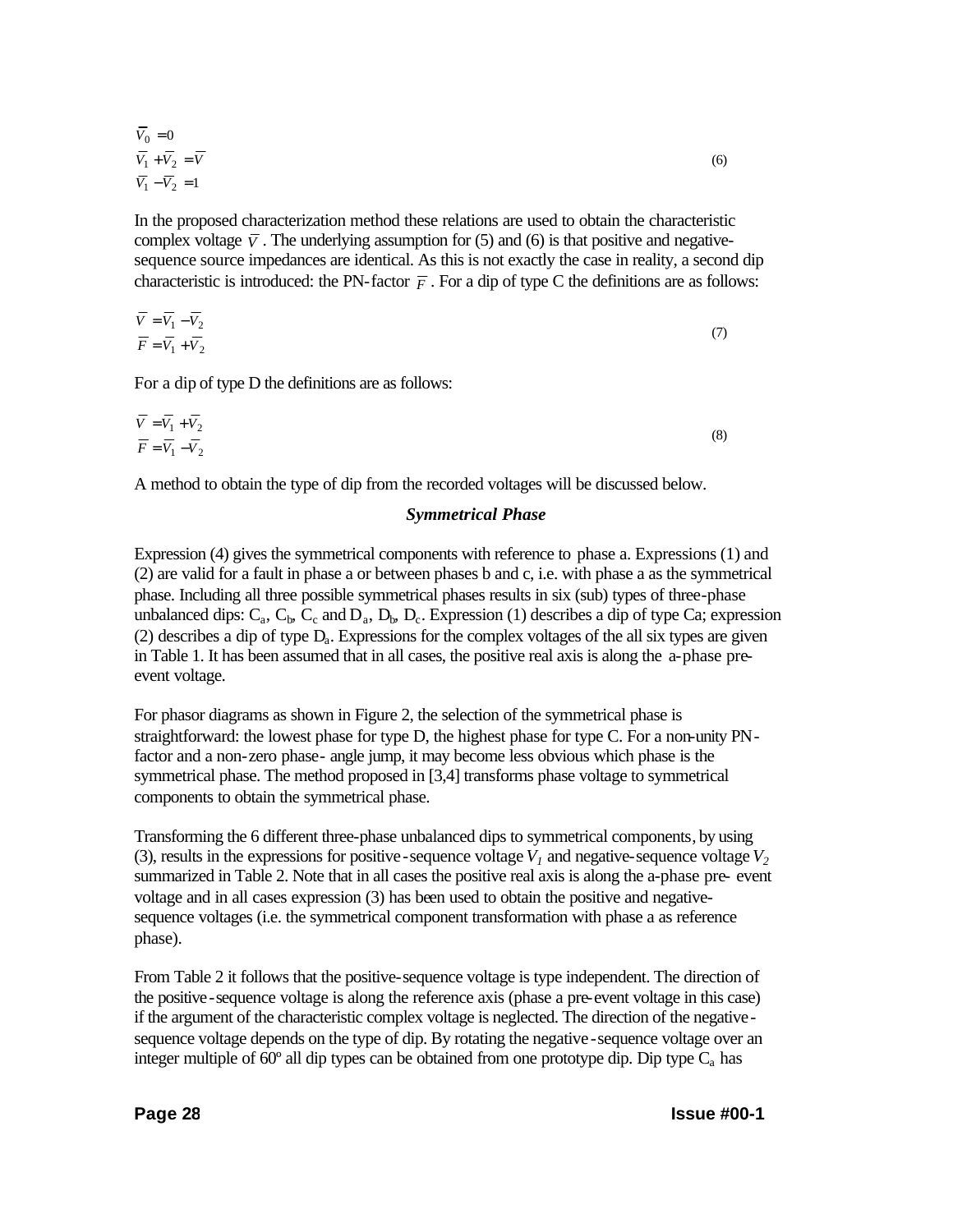been chosen as prototype dip. From Table 2, the following relation between positive and negative sequence voltage is obtained for the prototype dip:

$$
\overline{V}_{2,ref} = 1 - \overline{V}_1 \tag{9}
$$

Type  $C_a$  $\overline{V}_c = -\frac{1}{2} + \frac{1}{2} j \overline{V} \sqrt{3}$  $\overline{V}_b = -\frac{1}{2} - \frac{1}{2} j \overline{V} \sqrt{3}$  $V_a = 1$ Type  $C_{\rm h}$  $\overline{V}_c = -\frac{1}{2}\overline{V} + \frac{1}{2}j\sqrt{3}$  $\overline{V}_b = -\frac{1}{2}\overline{V} - \frac{1}{2}j\sqrt{3}$  $V_a = 1$ Type  $C_{b}$  $\overline{V}_c = \frac{1}{4} - \frac{3}{4}\overline{V} + \frac{1}{4}j\sqrt{3} + \frac{1}{4}j\overline{V}\sqrt{3}$  $\overline{V}_b = -\frac{1}{2} - \frac{1}{2} j\sqrt{3}$  $\overline{V}_a = \frac{1}{4} + \frac{3}{4}\overline{V} + \frac{1}{4}j\sqrt{3} - \frac{1}{4}j\overline{V}\sqrt{3}$ Type  $D_{b}$  $\overline{V}_c = \frac{1}{4}\overline{V} - \frac{3}{4} + \frac{1}{4}j\sqrt{3} + \frac{1}{4}j\overline{V}\sqrt{3}$  $\overline{V}_b = -\frac{1}{2}\overline{V} - \frac{1}{2}j\overline{V}\sqrt{3}$  $\overline{V}_a = \frac{1}{4}\overline{V} + \frac{3}{4} - \frac{1}{4}j\sqrt{3} + \frac{1}{4}j\overline{V}\sqrt{3}$ Type  $C_c$  $\overline{V}_c - \frac{1}{2} + \frac{1}{2} j\sqrt{3}$  $\overline{V}_b = \frac{1}{4} - \frac{3}{4} \overline{V} - \frac{1}{4} j \sqrt{3} - \frac{1}{4} j \overline{V} \sqrt{3}$  $\overline{V}_a = \frac{1}{4} + \frac{3}{4}\overline{V} - \frac{1}{4}j\sqrt{3} + \frac{1}{4}j\overline{V}\sqrt{3}$ Type  $D_c$  $\overline{V}_c - \frac{1}{2}\overline{V} + \frac{1}{2}j\overline{V}\sqrt{3}$  $\overline{V}_b = \frac{1}{4}\overline{V} - \frac{3}{4} - \frac{1}{4}j\sqrt{3} - \frac{1}{4}j\overline{V}\sqrt{3}$  $\overline{V}_a = \frac{1}{4}\overline{V} + \frac{3}{4} + \frac{1}{4}j\sqrt{3} - \frac{1}{4}j\overline{V}\sqrt{3}$ 

**Table 1: Complex Voltages for Three-Phase Unbalanced Dips**

**Table 2: Symmetrical Components for Three-Phase Unbalanced Dips**

| Type $\rm C_a$                                                                                       | Type D <sub>a</sub>                                                                                 |  |  |
|------------------------------------------------------------------------------------------------------|-----------------------------------------------------------------------------------------------------|--|--|
| $\overline{V}_1 = \frac{1+\overline{V}}{2}$                                                          | $\overline{V}_1 = \frac{1+\overline{V}}{2}$                                                         |  |  |
| $\overline{V}_2 = \frac{1-\overline{V}}{2}$                                                          | $\overline{V}_2 = -\frac{1-\overline{V}}{2}$                                                        |  |  |
| Type C <sub>b</sub>                                                                                  | Type D <sub>b</sub>                                                                                 |  |  |
| $\overline{V}_1 = \frac{1+\overline{V}}{2}$<br>$\overline{V}_2 = a \bullet \frac{1-\overline{V}}{2}$ | $\overline{V}_1 = \frac{1+\overline{V}}{2}$<br>$\overline{V}_2 = -a \cdot \frac{1-\overline{V}}{2}$ |  |  |
| Type $C_{\rm c}$                                                                                     | Type D <sub>c</sub>                                                                                 |  |  |
| $\overline{V}_1 = \frac{1+\overline{V}}{2}$                                                          | $\overline{V}_1 = \frac{1+\overline{V}}{2}$                                                         |  |  |
| $\overline{V}_2 = a^2 \cdot \frac{1 - \overline{V}}{2}$                                              | $\overline{V}_2 = -a^2 \cdot \frac{1-\overline{V}}{\overline{S}}$                                   |  |  |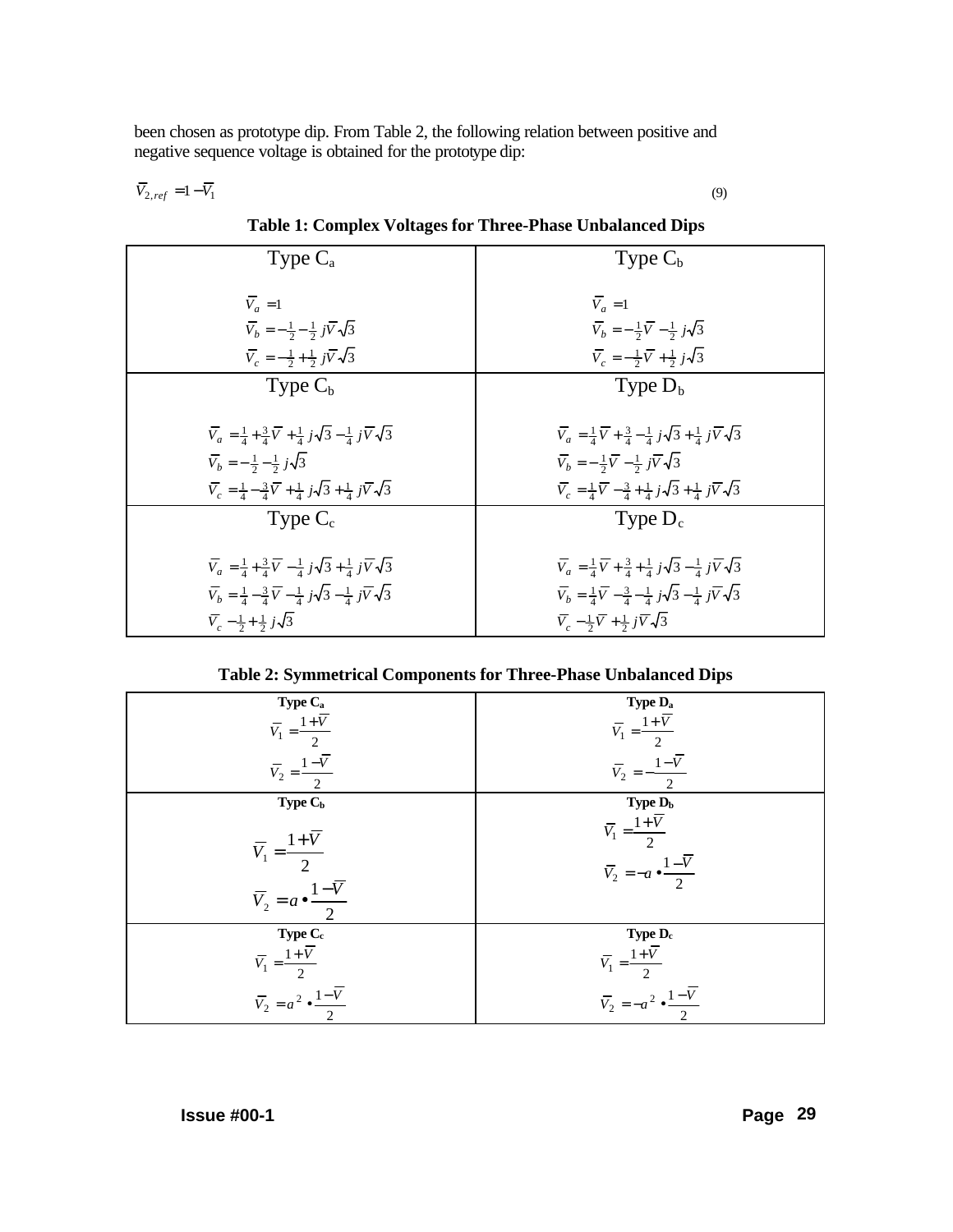The dip type may be obtained from the angle between the negative-sequence voltage of the measured dip and the negative-sequence voltage of the prototype dip. Due to various approximations made and measurement errors, this angle is not exactly an integer multiple of 60º so that the following expression may be used to obtain the dip type:

$$
k = round \left( \frac{angle (\overline{V}_2, 1 - \overline{V}_1)}{60^{\circ}} \right)
$$
  
\nk=0: type Ca  
\nk=1: type Dc  
\nk=2: type Cb  
\nk=3: type Da  
\nk=4: type Cc  
\nk=5: type Db

Knowing the dip type, the negative-sequence voltage can be calculated back to the corresponding value for the prototype dip:

$$
\overline{V}_2 = \overline{V}_2 e^{-jk60^\circ} \tag{11}
$$

where k is obtained according to (10) and the negative sequence voltage of the measured dip. Characteristic voltage  $\overline{V}$  and PN-factor  $\overline{F}$  are obtained from the expressions for the prototype dip (7):

$$
\overline{V} = \overline{V}_1 - \overline{V}_2
$$
\n
$$
\overline{F} = \overline{V}_1 + \overline{V}_2
$$
\n(12)

## *Overview of Characterization*

This method has been applied to recorded dips in both transmission (220 and 400 kV) and distribution (11 and 33 kV) systems. It was shown that the PN-factor is very close to unity in transmission systems. In distribution systems, the PN-factor is typically less than unity due to the effect of induction motor load. But even in distribution systems, the PN-factor is rarely less than 90% in absolute value [10].

The result is that the characteristic magnitude (the absolute value of the characteristic complex voltage  $\bar{V}$ ) can be used to characterize three-phase unbalanced dips without loss of essential information. Using characteristic magnitude and duration for three-phase unbalanced dips, corresponds to the existing classification (through magnitude and duration) for single-phase equipment. Where needed, the characterization for three-phase unbalanced dips may be extended in several ways:

- Characteristic phase-angle jump may be defined as the argument of the complex characteristic voltage in the same way as the phase-angle jump may be used as an additional characteristic for dips experienced by single-phase equipment.
- PN-factor may be used as an additional characteristic in case positive and negative-sequence source impedances differ significantly. This is the case in systems with a large amount of induction motor load.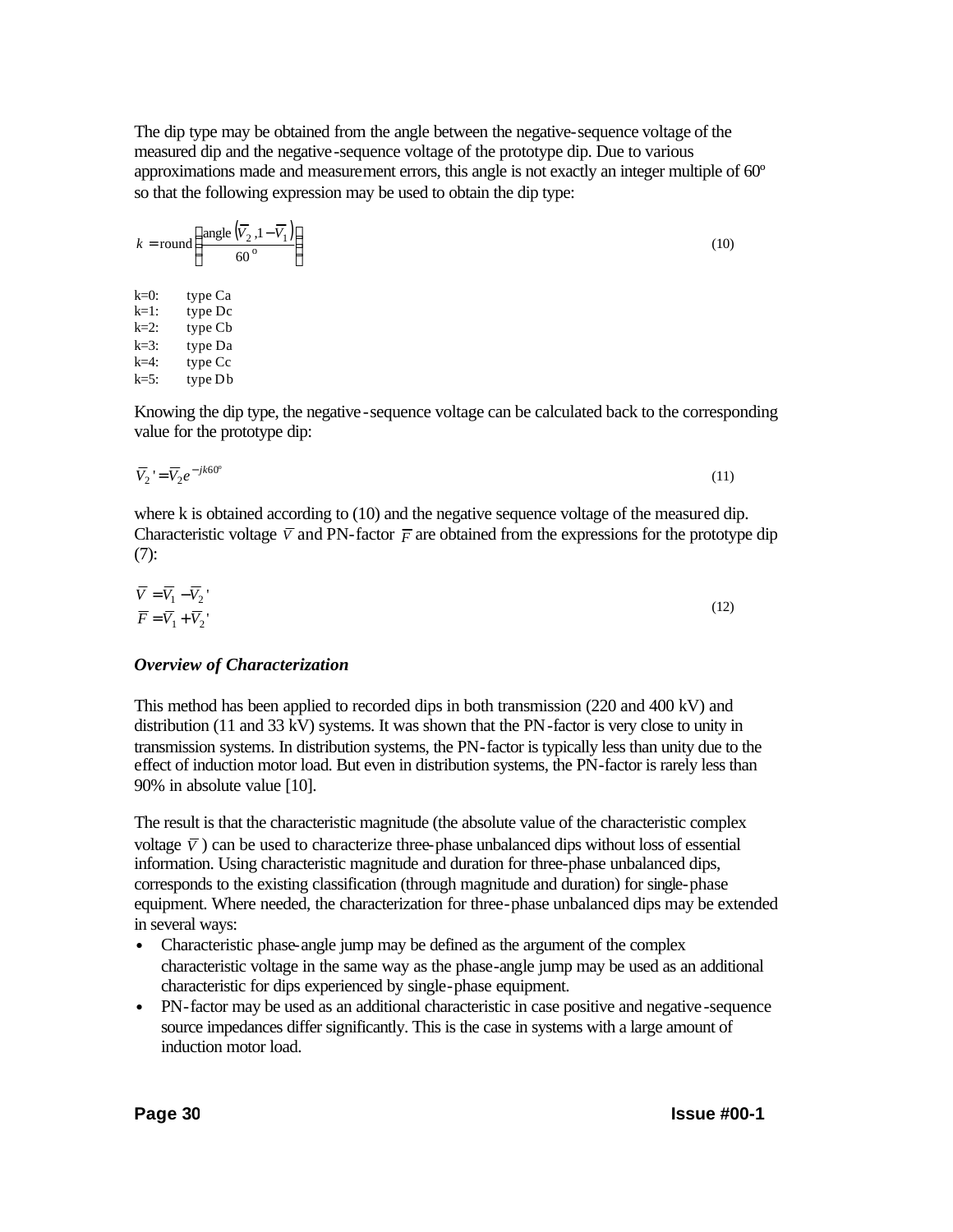- Zero-sequence voltage is needed as an additional characteristic for specific system configurations in combination with three-phase star-connected load.
- Characteristic magnitude, characteristic phase-angle jump and PN-factor may all be given as a function of time.

## **The Proposed Method**

The proposal is to use characteristic complex voltage and PN-factor to characterize three-phase unbalanced dips. The proposed algorithm for classification and characterizatio n consists of a number of steps. It is assumed that time-domain sampled data is available for the three phases including at least two cycles pre-event voltages.

- I. Determine the voltage frequency from the pre-event voltage samples.
- II. Determine voltage phasors for the three phase voltages by using a DFT (Discrete Fourier Transform) algorithm. The voltage frequency is used to obtain the phase shift between the during-event and the pre-event voltages.
- III. Obtain positive, negative and zero-sequence voltages by using expression (3).
- IV. Determine if the dip is balanced or unbalanced from the magnitude of the negative sequence voltage compared to the positive sequence voltage.
- V. For balanced dips the dip type is A and the characteristic voltage equals the positive sequence voltage.
- VI. For unbalanced dips the dip type is determined from positive and negative-sequence voltages by using expression (10), characteristic voltage and PN-factor are obtained by using expression (12).
- VII. A balanced dip is fully characterized through the characteristic voltage.
- VIII. An unbalanced dip is fully characterized through dip type, characteristic voltage, PNfactor and zero-sequence voltage.
- IX. The characteristic magnitude is obtained as the absolute value of the characteristic voltage. The phase-angle jump is obtained as the argument of the characteristic voltage.

## **Example of Characterization**

The above-proposed method has been applied to the three-phase unbalanced dip shown in Figure 1. The rms voltage as a function of time, for the three voltages, is shown in Figure 3.



**Figure 3: RMS Voltage Versus Time for the Three Voltages in Figure 1**

## **Issue #00-1 Page 31**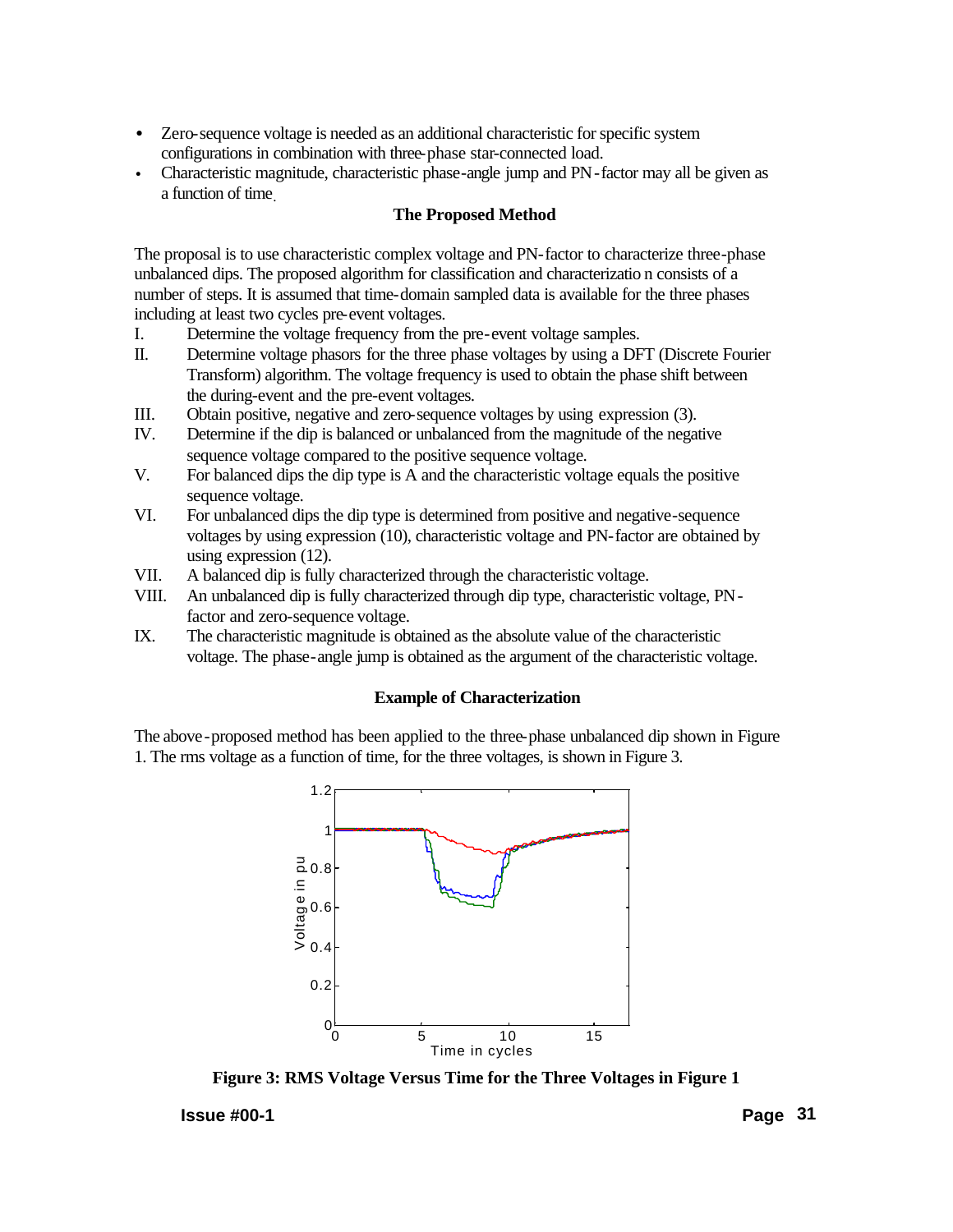

**Figure 4: Positive-Sequence Voltage (Solid Curve) and Negative-Sequence Voltage (Dashed Curve) for the Dip in Figure 1**

Figure 4 shows positive and negative-sequence voltage, obtained by using expression (3). Fault initiation takes places about 5 cycles after the start of the recording. Fault clearing is 4.5 cycles later. Before fault initiation and after fault clearing, the negative-sequence voltage is small, in other words: the voltages are balanced. Note that the positive-sequence voltage does not immediately recover upon fault clearing. This is probably due to induction motor load taking a larger current when their speed has dropped below nominal speed.

Figure 5 plots the angle in the complex plane between the negative-sequence voltage and the drop in positive-sequence voltage, as used in (10). When the negative-sequence voltage is less than 0.02 pu, the angle is given a small negative value. This same threshold is also used to distinguish between a balanced and an unbalanced dip.



**Figure 5: Angle Between (Complex) Negative-Sequence Voltage and (Complex) Drop in Positive-Sequence Voltage, for the Dip in Figure 1**

**Page 32 Issue #00-1**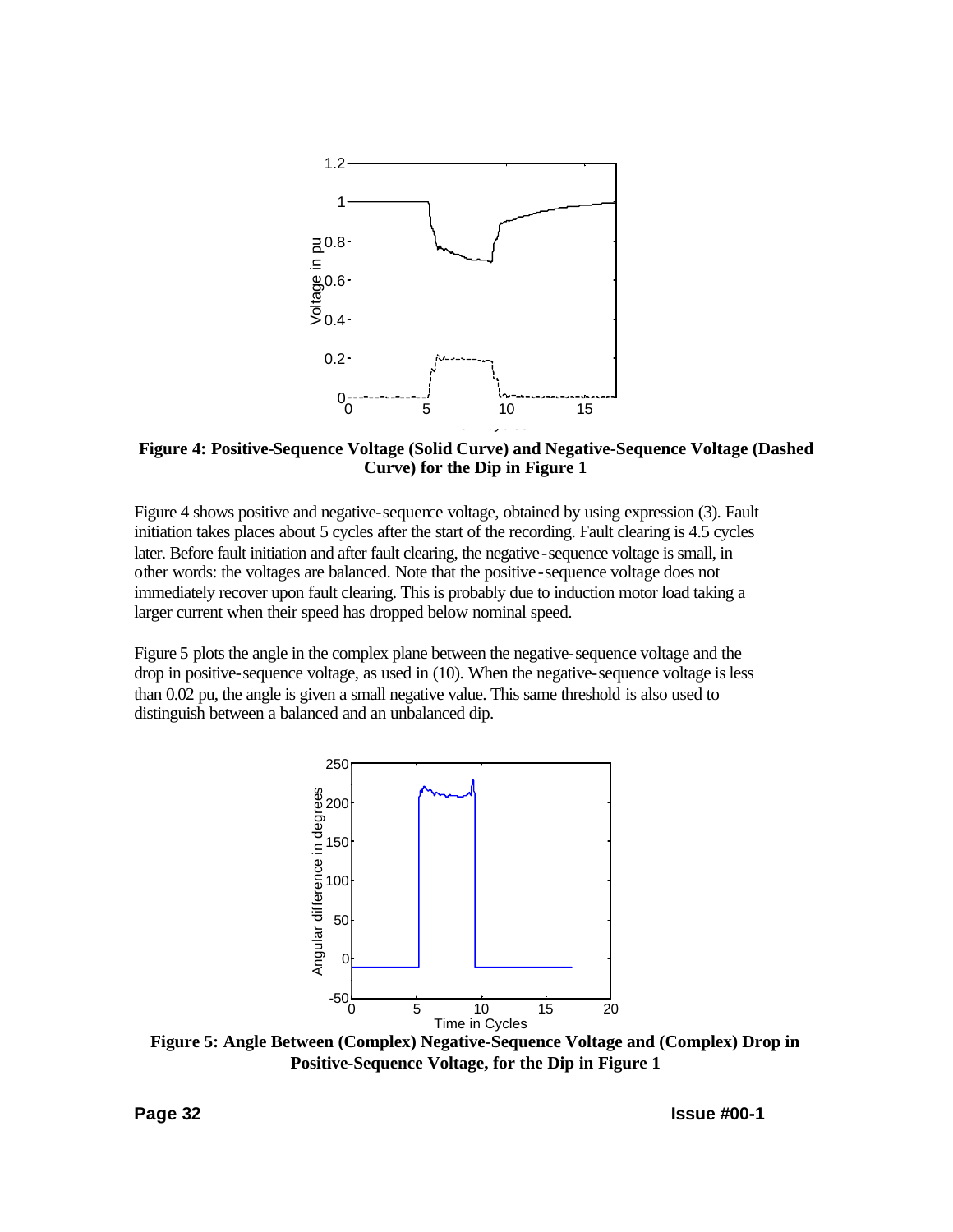From the angular difference in Figure 5, the dip type is determined by using (10). The result is shown in Figure 6. The integer value of the dip type is according to the list below (10), where dip type 6 is a balanced dip (Type A). Note that also before the fault, the event is characterized as type A. This is due to the criterion used to detect a type A dip: negative-sequence voltage less than 0.02 pu. Therefore the normal supply is characterized as a type A dip without voltage drop (100% characteristic magnitude). From Figure 6 it can be concluded that the dip shown in Figure 1 is of type  $C_{\mathcal{C}}$ : a drop in phases a and b with no drop or a minor drop in phase c. This is exactly as shown in Figure 1, but would be hard for an automatic algorithm to detect. Also will it not in all cases be straightforward which is the type of a three-phase unbalanced dip. Around fault initiation and around fault clearing the algorithm indicates a different dip type. This is due to the method used to obtain the complex phase voltages, which takes about one cycle for the transition. During such a transition especially the angle of the complex voltage may obtain unrealistic values. Increasing the negative-sequence value below which the dip is classified as balanced may solve the problem. Other methods may need to be developed for this.



**Figure 6: Dip Type Versus Time for the Dip in Figure 1**

The positive and negative-sequence voltages, together with the dip type, give the characteristic voltage and the PN-factor for the dip. The result is shown in Figure 7. Before fault initiation and after fault clearing, characteristic magnitude and PN-factor are almost equal because the negative-sequence voltage is very small. During the fault, both characteristic voltage and PNfactor show a decreasing trend. The PN-factor is continuous, i.e. it does not show a jump at fault initiation or at fault clearing. This behavior may be explained from the deceleration of induction motor load during the fault and their acceleration after the fault. The lower the motor speed, the lower their impedance and the more the voltage in the system is reduced. The PN factor is thus an indication of the effect of the load on the voltage dip. This relation, and the underlying mathematical models, is described in detail in [10].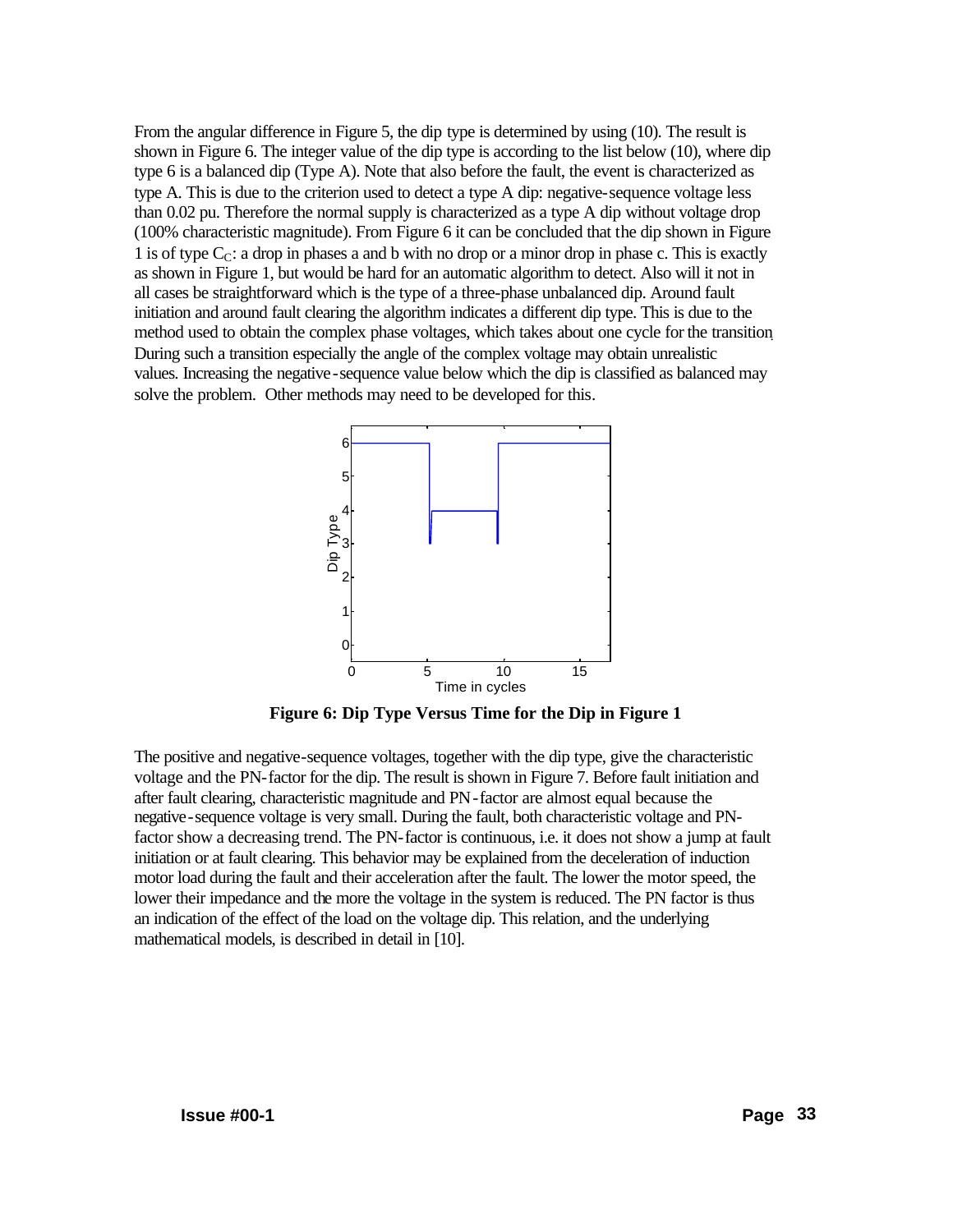

**Figure 7: Characteristic Voltage (Solid Line) and PN-Factor (Dashed Line) for the Dip in Figure 1**

#### **Conclusion**

A new method has been proposed for characterization of three-phase unbalanced voltage dips. The result of the characterization is a simple characteristic magnitude. This single value enables a prediction of the effect of the event on most single-phase and three-phase equipment. When more detailed characterization of the event is required, additional parameters can be added. For three-phase balanced dips, the proposed characterization corresponds to the methods currently in use and recommended by international standards [6,7,8].

#### *References*

[1] M.H.J.Bollen, P. Wang, N. Jenkins, Analysis and consequences of the phase jump associated with a voltage sag, Power System Computation Conference, Dresden, Germany, August 1996.

[2] M.H.J. Bollen, The influence of motor re-acceleration on voltage sags, IEEE Transactions on Industry Applications, vol.31, 1995, p.667-674.

[3] L.D. Zhang, M.H.J. Bollen, A method for characterizing unbalanced voltage dips (sags) with symmetrical components, IEEE Power Engineering Letters, July 1998.

[4] L.D. Zhang, M.H.J. Bollen, Characteristics of voltage dips (sags) in power systems, IEEE Transactions on Power Delivery, in print.

[5] M.H.J. Bollen, Characterization of voltage sags experienced by three-phase adjustable-speed drives, IEEE Transactions on Power Delivery, Vol.12, no.4, October 1997, pp.1666-1671.

[6] Electromagnetic Compatibility (EMC), Part 4. Testing and measurement protocols. Section 11. Voltage dips, short interruptions and voltage variations immunity tests. IEC document 61000-4-11.